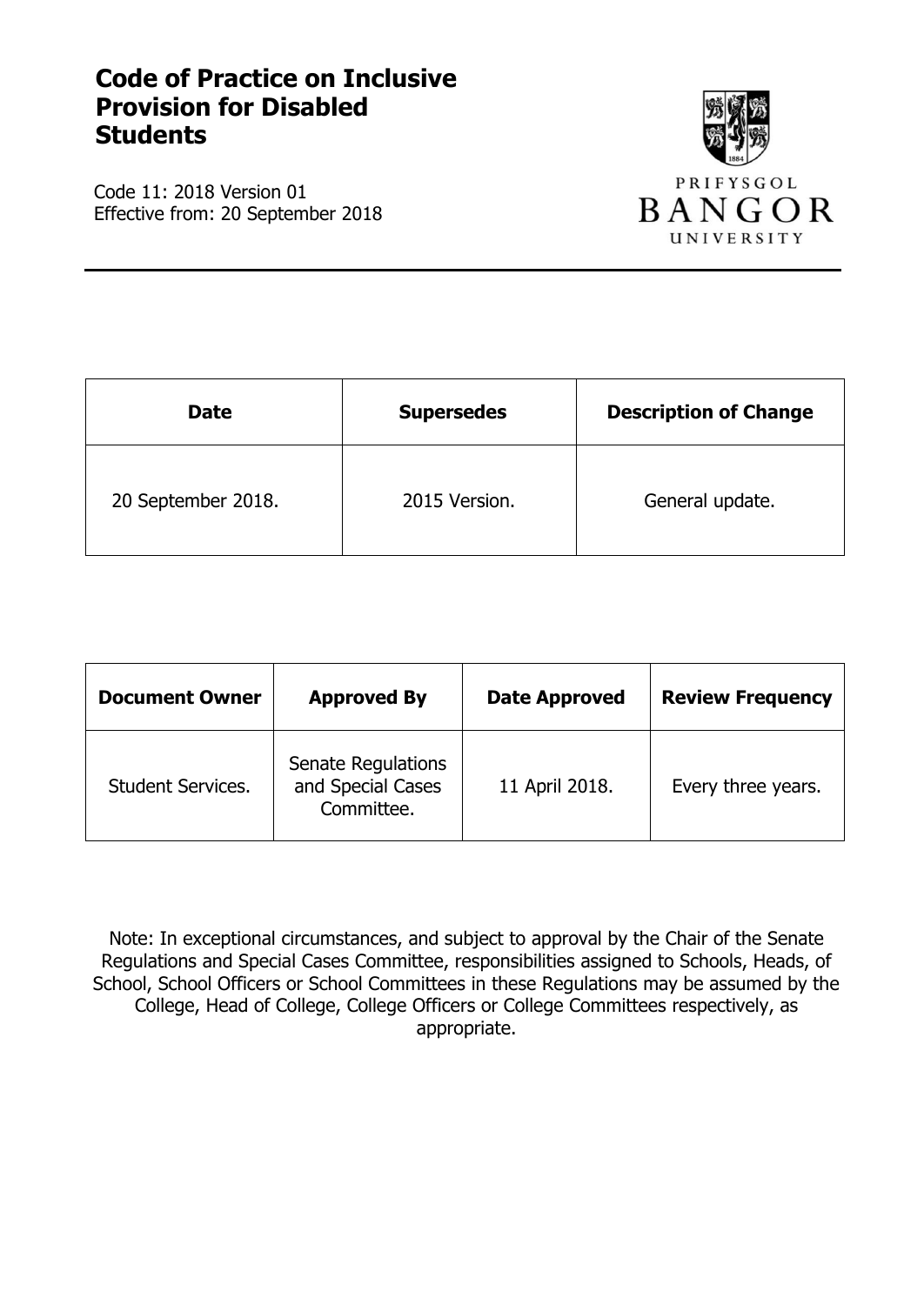# **Code of Practice on Inclusive Provision for Disabled Students**



# **CONTENTS**

<span id="page-1-0"></span>

| $\mathbf{1}$   |                                                     |  |
|----------------|-----------------------------------------------------|--|
| $\overline{2}$ |                                                     |  |
| 3              |                                                     |  |
| $\overline{4}$ |                                                     |  |
| 5              |                                                     |  |
| 6              |                                                     |  |
| $\overline{7}$ | CONFIDENTIALITY AND SHARINGRELEVANT INFORMATION  15 |  |
| 8              |                                                     |  |
| 9              |                                                     |  |
| 10             |                                                     |  |
| 11             |                                                     |  |
| 12             |                                                     |  |
| 13             |                                                     |  |
| 14             |                                                     |  |
| 15             |                                                     |  |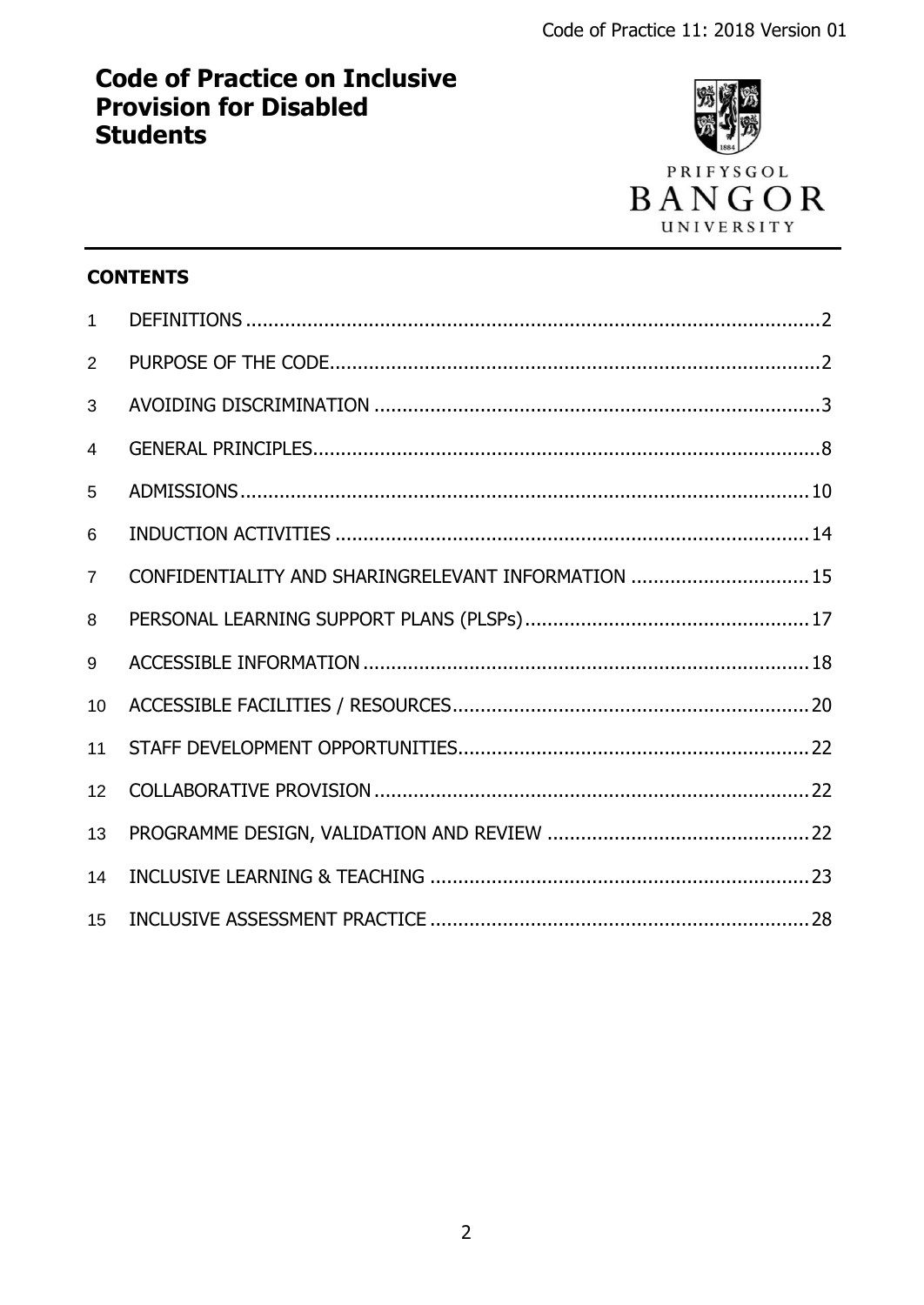# **1 DEFINITIONS**

The following definitions shall apply in respect of this document:

**Social model of disability:** views environmental, social and attitudinal barriers as disadvantaging (or disabling) for people with impairments and enduring health conditions.

**Disabled students:** The term 'disabled students' is used within this Code as it is based on the social model of disability. 'Disabled students' includes those with physical and sensory impairments; specific learning difficulties; long-standing and enduring health conditions; mental health difficulties and those on the autism spectrum.

**Students with temporary injuries / illnesses:** include those with a shortterm' injury or illness that is likely to last no longer than 12 months. Although such students are eligible for support from the institution, they are not protected by the provisions of the Equality Act 2010.

**Reasonable adjustment:** any action that helps to alleviate a substantial disadvantage.

**Responsible Body:** The Equality Act (2010) refers to the Governing Body as the 'responsible body'. The Responsible Body, i.e. the University, is legally liable for the actions of the institution as a whole, and also for the actions of individual employees in the course of their employment, whether they are full-time, parttime or temporary. The Responsible Body is also responsible for actions of agents, including contractors and visiting speakers. Individuals may also be held responsible for aiding an unlawful act if they **knowingly** discriminate against a disabled student or applicant.

# <span id="page-2-0"></span>**2 PURPOSE OF THE CODE**

 $\overline{a}$ 

The Code is a summary of the rules and guidance relating to inclusive provision for disabled students to ensure they are fully supported in achieving their development objectives.

The Code has been developed in parallel with cross-institutional policies and should be read and applied in conjunction with all other key policies, including the Welsh Language Scheme<sup>1</sup>.

Members of staff are expected to participate in the implementation of the Code which sets out the requirement for an integrated, coherent and holistic approach to removing barriers to effective learning and places an emphasis upon partnership working between academic schools and support services informed by student / stakeholder feedback.

<sup>1</sup> <http://www.banqor.ac.uk/canolfanbedwvr/pdf/LS> saesneq 2013.pdf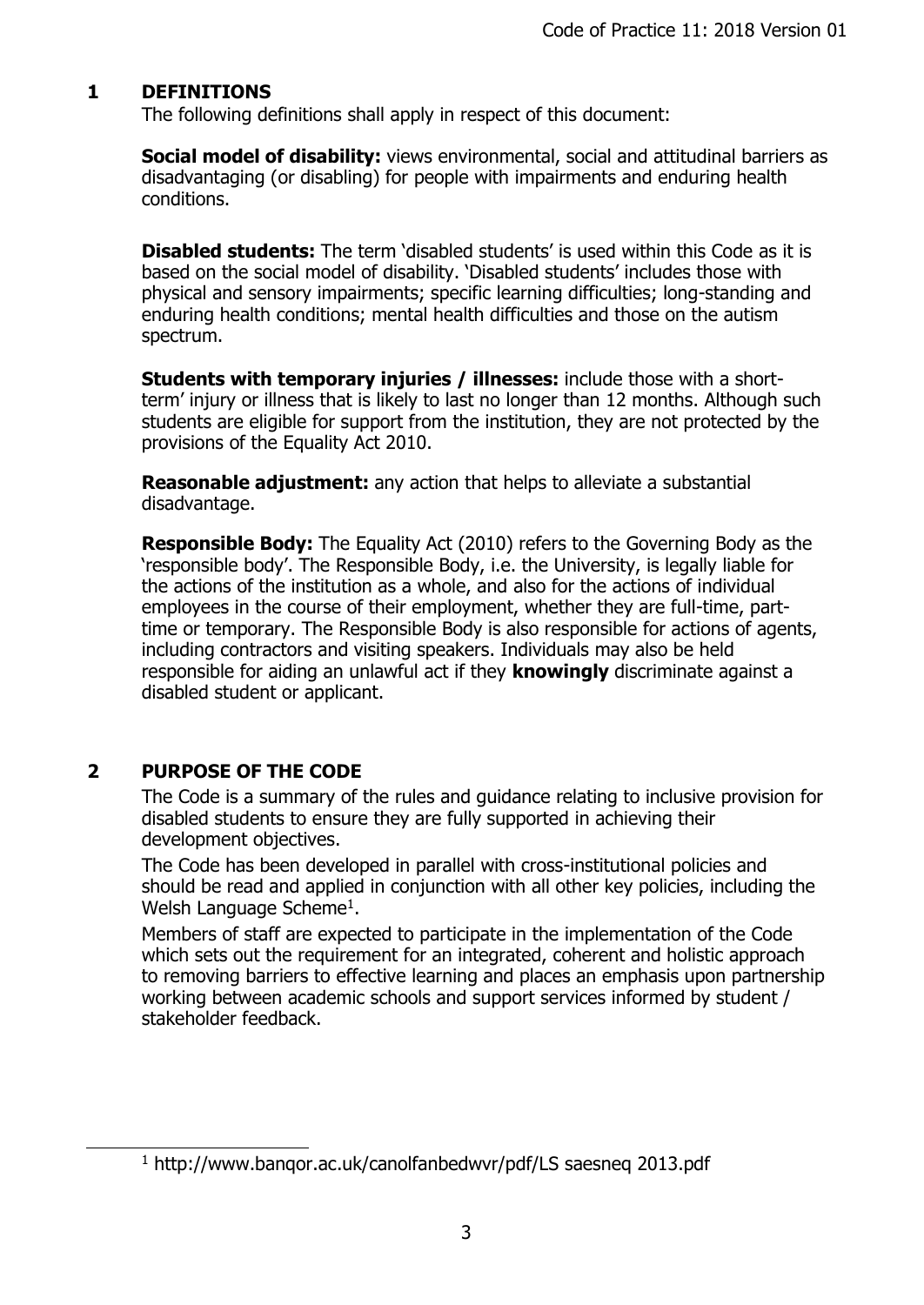# **3 AVOIDING DISCRIMINATION**

#### **Language and avoidance of stereotyping 3.1**

The University is fully committed to working within the Social Model of Disability as its approach to disability equality. When arbitrary and unnecessary barriers to inclusion are identified and eliminated, disabled people are empowered to interact on the same level as non-disabled people.

Barriers can be created, albeit inadvertently, by language; words and phrases can be associated with negative attitudes and may give offence. Prejudice and discrimination can arise and be reinforced by use of inappropriate language.

Staff are expected to exercise good judgement and avoid medical labels (e.g. 'epileptic') or terms that imply a victim role (e.g. people 'suffering from'). More empowering alternatives should be used (e.g. 'person with epilepsy); this is equally important when using Welsh or English.

If in doubt, and where relevant, students should be asked to define their own situation.

#### **Legislation 3.2**

Whilst the principles within the Code are guided by fairness on the grounds that **all** students must be included, all staff need to be aware of the legislative framework in which they work, including provisions within the Equality Act which protect disabled students from discrimination. (See: Staff Development Opportunities, Section 11.)

# **3.2.1 The Equality Act 2010**

The Equality Act 2010 replaced all previous anti-discrimination law consolidating it into one single Act and provides protection against discrimination, harassment and victimisation on the grounds of disability.

# **3.2.2 Definition of 'Disability' within the Act**

A person is protected by the Act if they have a 'physical or mental impairment' which has a 'substantial and long-term effect on their ability to carry out normal day-to-day activities'. 'Long-term' means twelve months or more. Individuals diagnosed with HIV infection, some cancers or multiple sclerosis automatically meet the disability definition under the Act, even if they are able to carry out normal day to day activities. Individuals previously disabled but who are now recovered continue to be protected from discrimination.

# **3.2.3 Direct Discrimination**

This occurs when a disabled student is treated less favourably than another student in a similar situation. This covers situations when a disabled person is treated differently because of stereotypical assumptions or prejudice about their condition or abilities. It is not possible to justify direct discrimination in relation to disability, so it is always unlawful.

# **3.2.4 Indirect discrimination**

This is when disabled students are disadvantaged by a 'provision, criterion or practice' which is applied in the same way for all students, or a particular student group. Indirect discrimination can only be justified if the provision, criterion or practice is 'a proportionate means of achieving a legitimate aim' (see below).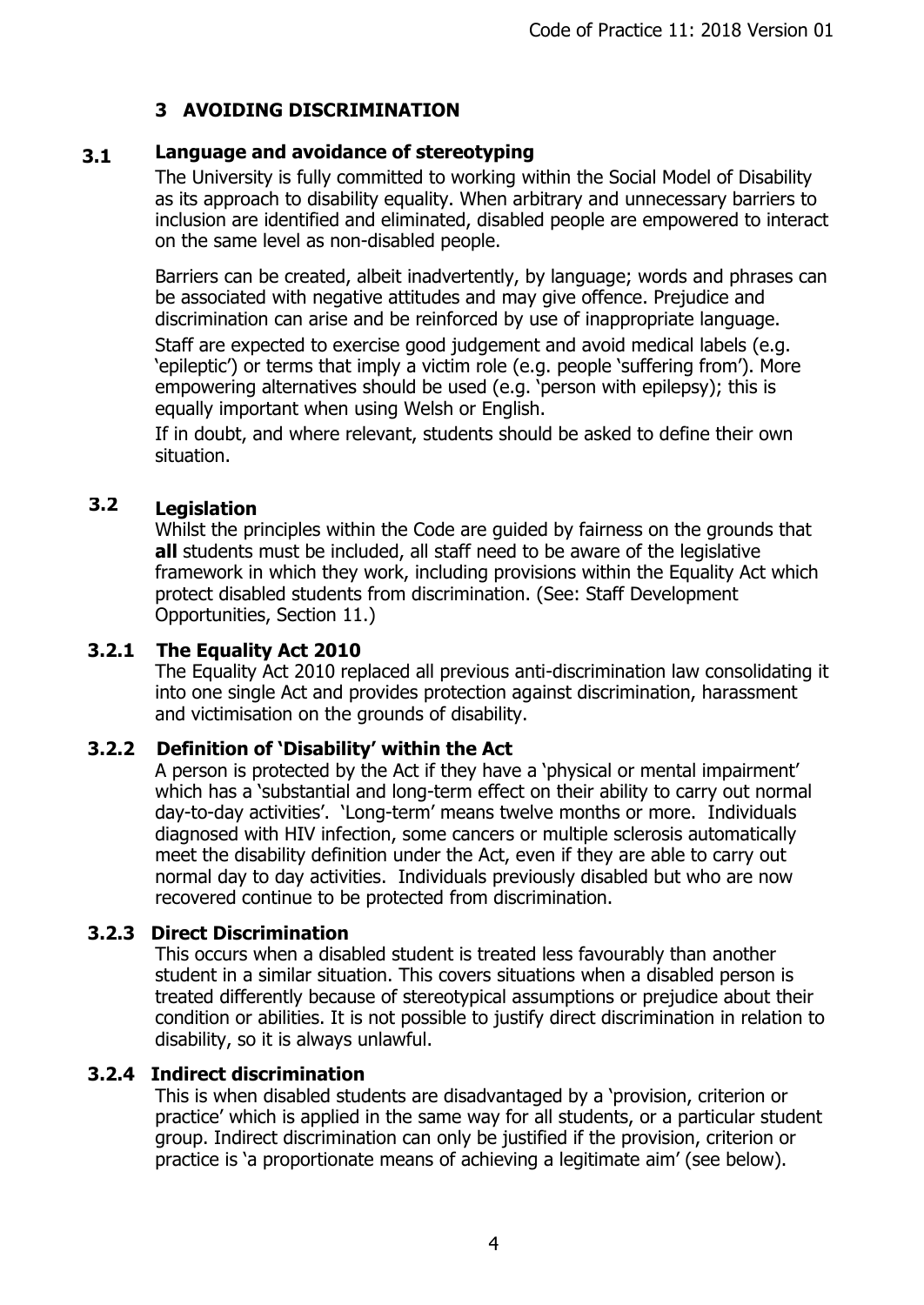# **3.2.5 Proportionate means of achieving a legitimate aim**

In **limited** circumstances, justification of indirect discrimination can be made, but only where it can be demonstrated that the action is **necessary** and **appropriate** as a result of **genuine** concerns. 'Legitimate aims' may include maintaining academic standards or ensuring the health and safety and welfare of students. The means of achieving the aim must be proportionate (appropriate and necessary). If the duty to make reasonable adjustments (see 3.2.7) has not been complied with, it will be difficult to demonstrate the action taken was proportionate.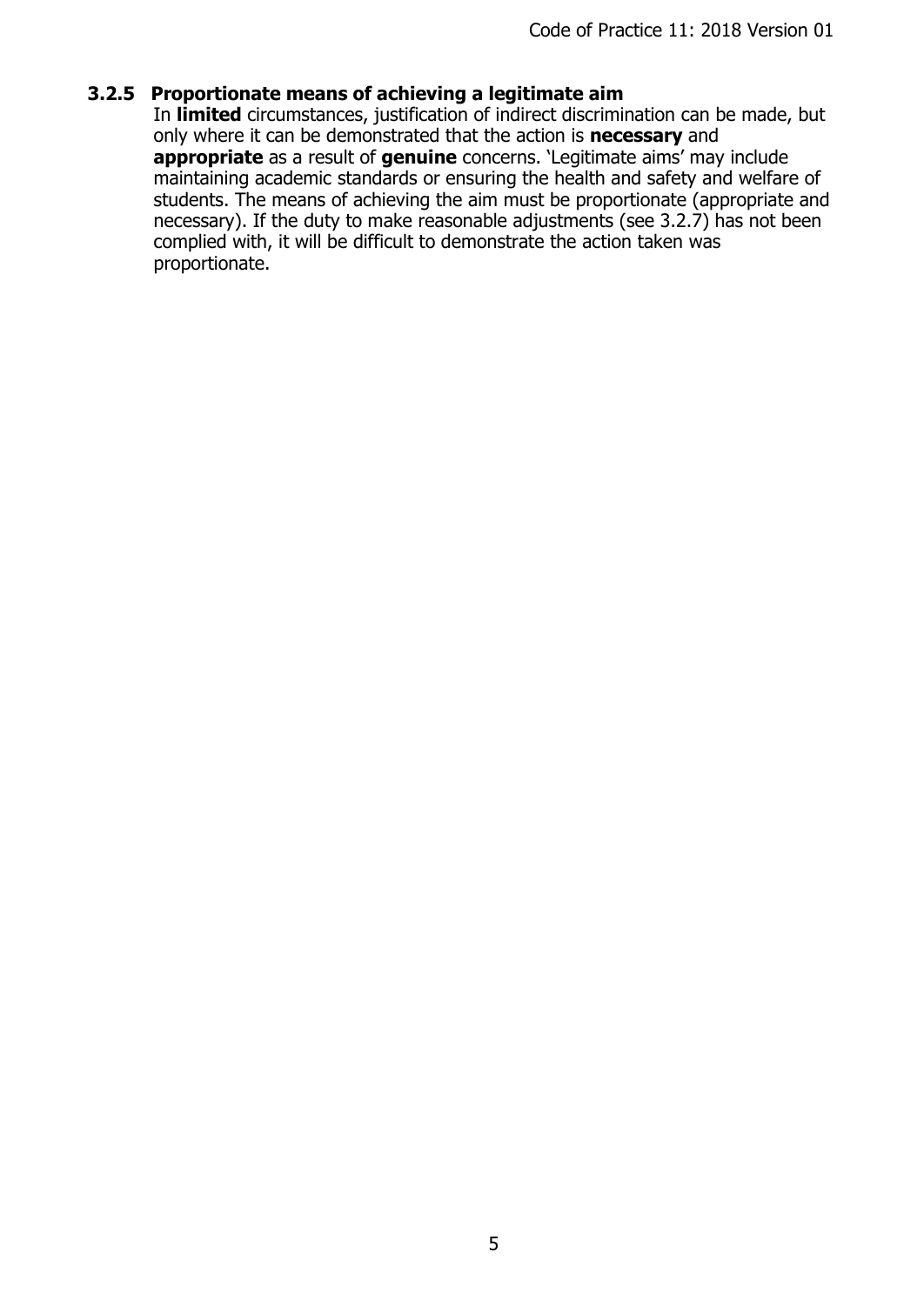### **3.2.6 Competence standards**

Competence standards are defined within the legislation as an academic, medical or other standard applied by or on behalf of a higher education institution for the purpose of determining whether or not a person has a particular level of competence or ability. They cannot justify direct discrimination, but they may justify less favourable treatment of a disabled person, where the standard is **genuine**, **applied equally** to all people, and the application is **proportionate** to the aim sought. The process whereby a competence has been assessed may need to be adjusted.

### **3.2.7 Duty to make a reasonable adjustment**

Section 20 of the Act<sup>2</sup> imposes a duty on Higher Education Providers to make 'reasonable adjustments' for disabled students in relation to:

- a provision, criterion or practice (for example: teaching and assessment methods)
- physical features (for example: access to lecture theatres, labs)
- auxiliary aids (whose definition includes auxiliary services) (for example: hearing loops, information in accessible formats or the provision of Nonmedical Help)

If a disabled student is at a 'substantial disadvantage', in comparison to students who are not disabled, it is a legal requirement to take such steps as are reasonable to prevent that disadvantage. When considering whether a disabled person is placed at a **'substantial'** disadvantage, the time, inconvenience, effort or discomfort entailed in comparison with other people should be taken into account.

What is and is not **'reasonable'** depends on all the circumstances. However, when considering what is reasonable, it is necessary to explore any particular steps that would be effective in overcoming the difficulty that disabled people face in accessing the provision in question. The reasonableness of individual adjustments can also be measured against **cost, practicality** and **substantial disruption** to other students, and the **financial** and other **resources** available. The purpose of the duty is not to confer an unfair advantage on disabled students, but to remove barriers to learning and objective assessment, where it is reasonable to do so.

### **3.2.8 Anticipatory duties**

 $\overline{a}$ 

The duty to make reasonable adjustments is anticipatory and a duty to disabled people generally, not only to particular individuals. As such, it will be necessary to anticipate appropriate adjustments for disabled students in the future, and where possible make adjustments in advance. **Learning, teaching and assessment practices should be designed to be accessible from the outset so that only minimal adjustments need to be made for individuals.** There is no legal defence for the failure of an institution to make a reasonable adjustment. This would be interpreted as discrimination under Section 21 of the Act<sup>3</sup>. By anticipating as many varied needs of potential students as possible, the less likely there will be a need to make adjustments on behalf of an individual, thereby creating an inclusive environment where provision for disabled students is seen on a par with nondisabled students.

# **3.2.9 Discrimination arising from disability**

<sup>2</sup> www.legislation.gov.uk/ukpga/2010/15/section/20

<sup>3</sup> https://www.legislation.gov.uk/ukpga/2010/15/section/21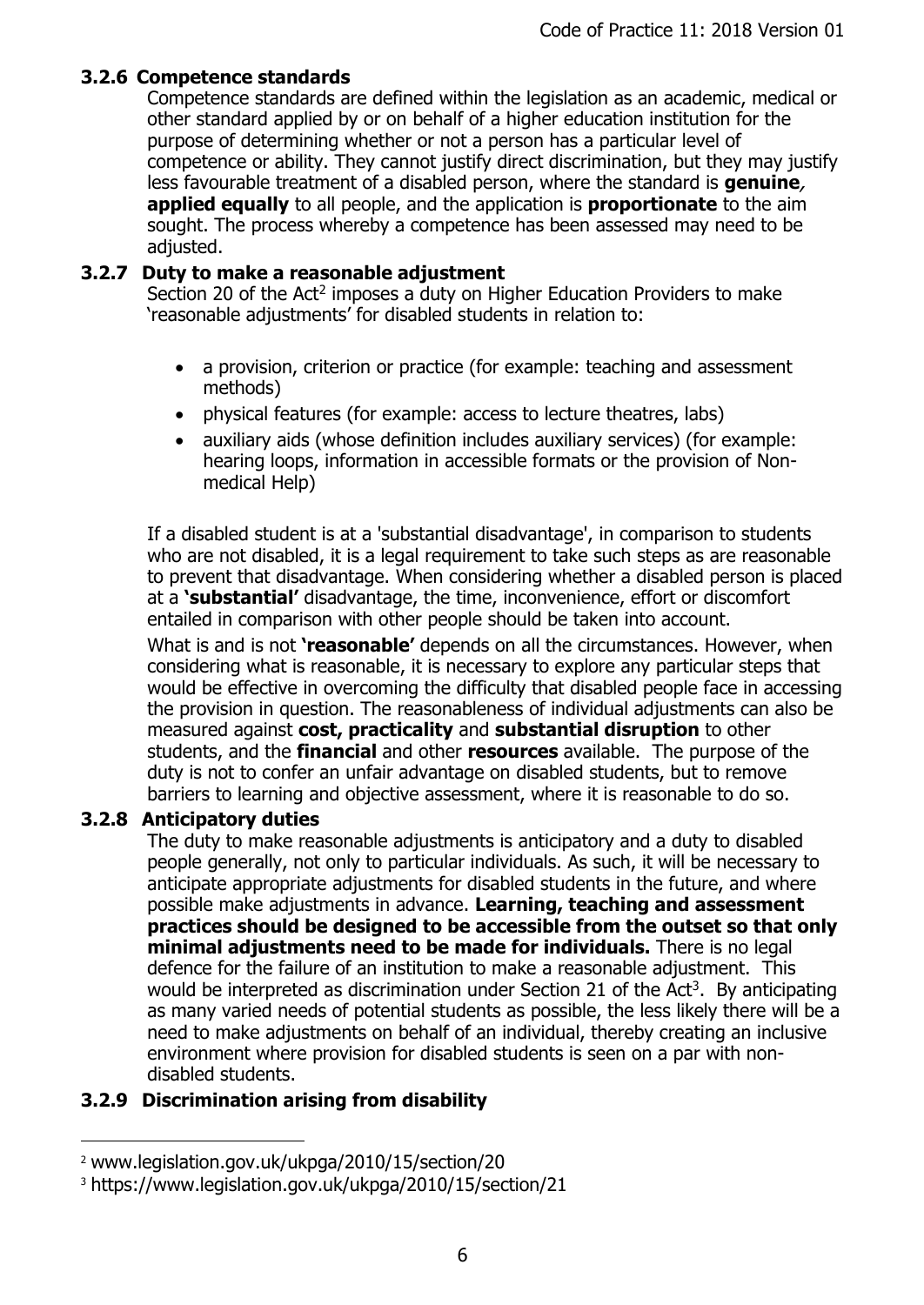This applies where a student is treated less favourably because of a reason **related** to disability. Whether or not the less favourable treatment is lawful depends on whether or not it can be justified, for example, if it is necessary to maintain competence standards (see 3.2.6).

# **3.2.10 Declaration**

The University will be liable from the moment an applicant or a student makes known to any member of staff that they have an impairment, or if the person's impairment is visible (see Section 7).

# **3.2.11 Positive Action**

The Equality Act 2010 specifically enables institutions to treat disabled people more favourably than non-disabled people. Positive action measures can be implemented to alleviate disadvantage, reduce under-representation or meet the particular requirements of disabled people.

The University, as a public sector organisation (see below), also has a duty to treat disabled people more favourably where that is necessary to achieve equity of outcome.

# **3.2.12 Welsh Equality Duties**

There are three general duties which universities (as public sector organisations) are required to have due regard to:

- Eliminate unlawful discrimination, harassment and victimisation and other conduct prohibited by the Equality Act 2010.
- Advance equality of opportunity between people who share a protected characteristic and those who do not.
- Foster good relations between people who share a protected characteristic and those who do not.

In order to support these activities, the University has a duty to develop a Strategic Equality Plan (SEP)<sup>4</sup> and a supporting action plan that is reviewed annually. Development and Monitoring of the SEP is the task of the Equality & Diversity Task Group.

# **3.2.13 Victimisation**

 $\overline{a}$ 

This is where a person is treated unfavourably as a result of having brought proceedings, given evidence or made an allegation of unlawful discrimination, or supporting somebody who is doing so.

# **3.2.14 Further information:**

The Full Equality Act can be found at: www.legislation.gov.uk/ukpga/2010/15/section/6

To download the codes and guidance, visit the Equality and Human Rights Commission here:

https://www.equalityhumanrights.com/en

<sup>4</sup> https://www.bangor.ac.uk/humanresources/equalitydiversity/policy\_intro.php.en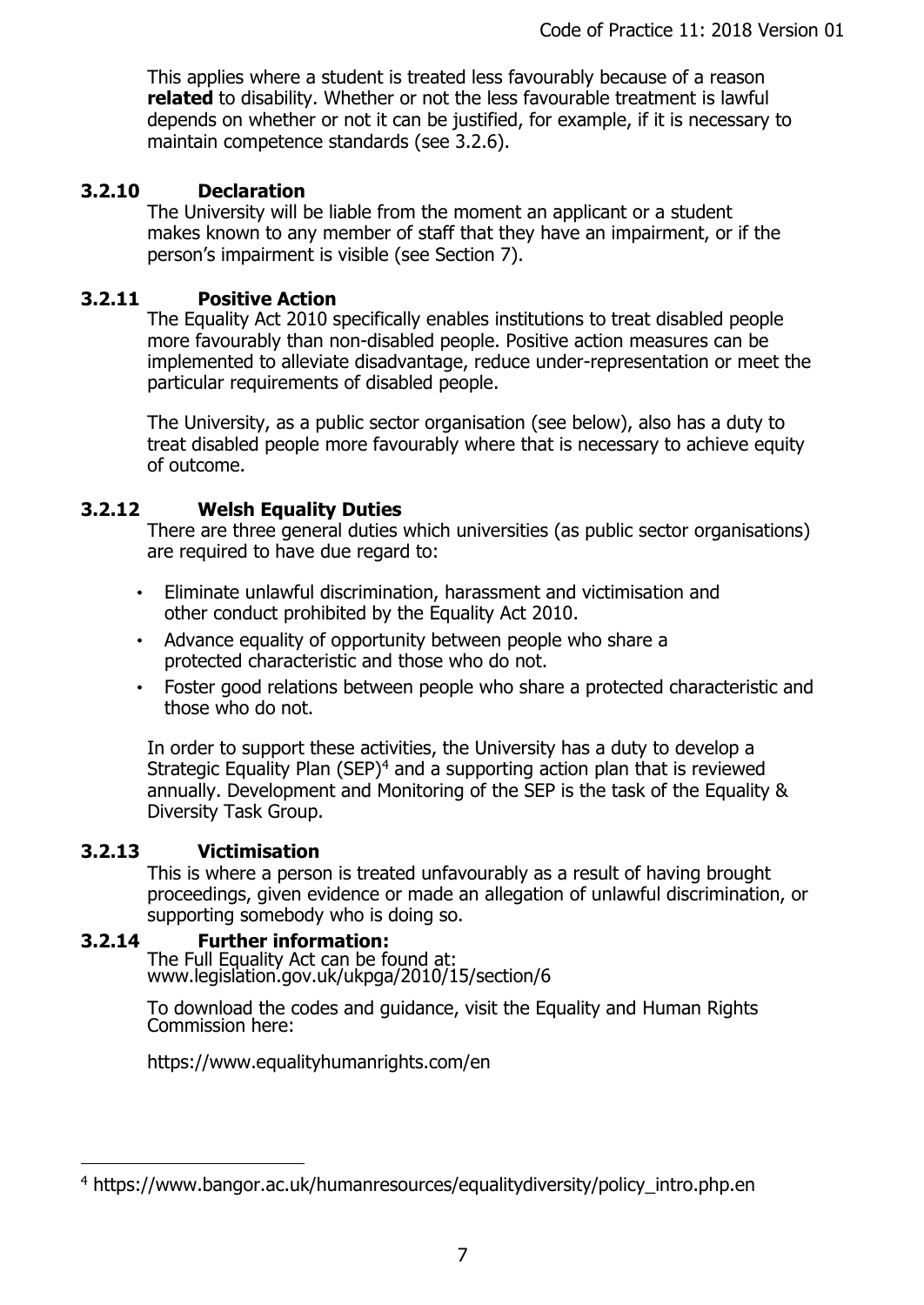# <span id="page-7-0"></span>**4 GENERAL PRINCIPLES**

### **4.1 Equitable access and outcome**

Whilst 'disabled students' includes those with physical and sensory impairments; specific learning difficulties, including dyslexia; long-standing and enduring health conditions; and mental health difficulties, it is important to emphasise individuality and that no one size fits all. Students with the same impairment or health condition may have different requirements and require different support or adjustments. The impact of impairment / conditions can fluctuate daily and in different environments, hence the emphasis should be on the removal of barriers in consultation with students and Disability Services as well as an understanding of the continuum of need across the student journey and recognition of the diverse student body.

# **4.2 Bangor University's Disability Services<sup>5</sup>**

The University will ensure there are sufficient resources to meet the requirements of Disability Services, recognizing the key role they play in embedding inclusivity across the institution and ensuring the implementation of reasonable adjustments.

The underpinning principle of support for disabled students is the promotion of autonomy so that students become active and independent learners in order to achieve their development objectives. Services provide direct support to disabled students and collaborate with staff on accessible and inclusive approaches to provision. Feedback is gathered in a variety of ways and used to evaluate the quality and relevance of its provision.

### **4.3 Holistic approach to removal of barriers and supporting student achievement**

Disability support should be embedded across student experience delivery with a commitment to collaborative provision between academic schools, central services and Disability Services. Working in partnership with Disability Services will ensure consistency and will make optimal use of resources and expertise. Well planned anticipatory reasonable adjustments are more likely to be effective than ad hoc individual adjustments reducing the number and extent of individual reasonable adjustments required with cost savings in the long term, as individual reasonable adjustments are likely to have recurrent demands on staff time and budgets. It is often more cost-effective to incorporate adjustments from the outset, during policy development and at the planning stages of new initiatives, rather than making adjustments to existing arrangements as a reactive measure.

# **4.4 Disability Tutors**

 $\overline{a}$ 

Heads of Schools are required to appoint a member of staff to the role of Disability Tutor. Ordinarily this will be a member of the academic staff in order to ensure identified reasonable adjustments are commensurate with learning outcomes. The member of staff appointed to the role should be adequately resourced to fulfil the responsibilities of the role and receive an appropriate handover.

The primary role of the Disability Tutor is to:

<sup>5</sup> https://www.bangor.ac.uk/studentservices/disability/index.php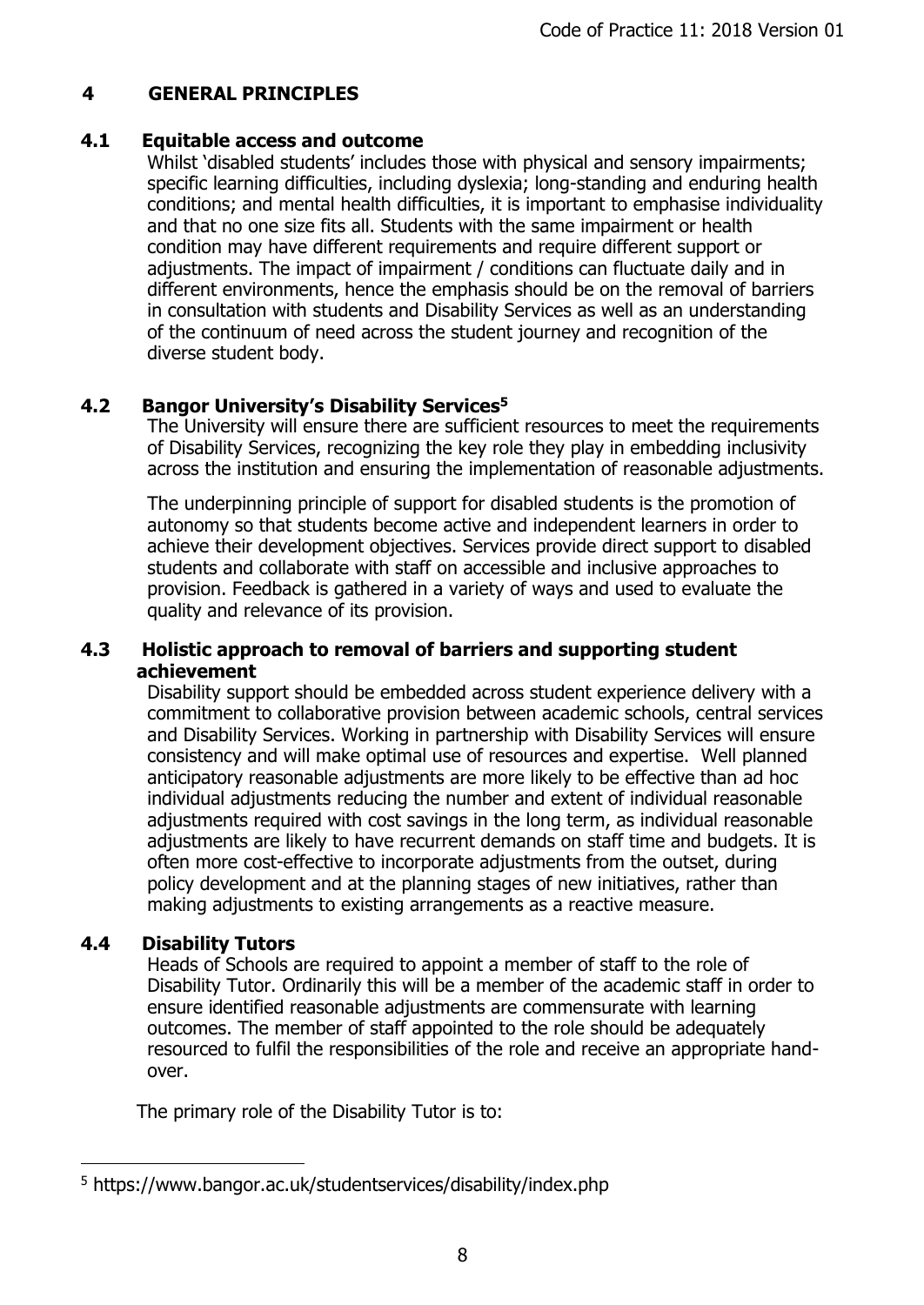- Be the point of reference in relation to subject specialisms within the school and the alignment of reasonable adjustments, in accordance with the Equality Act 2010, to curriculum design, teaching and assessment methods within the school.
- Promote and inform inclusive and accessible provision, including in the areas of: curriculum design; teaching and assessment methods; research; and off-campus activities as appropriate;
- Act as a conduit of information between the school and the University's Disability Services; and
- Be the first point of contact for colleagues and disabled students within the school on issues in relation to disability at school level.

Further information on the expectation and duties of role can be found at: [https://www.bangor.ac.uk/studentservices/disability/documents/GuidelinesforDisa](https://www.bangor.ac.uk/studentservices/disability/documents/GuidelinesforDisabilityTutorsFeb2016.pdf) [bilityTutorsFeb2016.pdf](https://www.bangor.ac.uk/studentservices/disability/documents/GuidelinesforDisabilityTutorsFeb2016.pdf)

# **4.5 Planning, Monitoring and Evaluation**

Development of inclusive policy and practice in relation to the enhancement of disabled students' experience across the University is critical to delivering effective and appropriate student support and will be led by senior managers at college, school and central levels. Equality impact assessments<sup>6</sup> will aid this process, as will gaining and using student feedback effectively. Course monitoring should provide students with the opportunity to feedback on disability-related barriers and steps should be taken to encourage the uptake of disabled students as course reps. Known barriers should be fed back into programme development and revalidation.

Disability Services and Disability Tutors should be consulted in the development of policy that impacts, or has the potential to impact, upon disabled students.

Monitoring of quality of provision for disabled students is the task of the Disability Working Group, chaired by the Director of Student Experience. The Group reports to the Student Services Task Group, chaired by the Pro Vice-Chancellor (Education and Student Experience). Membership includes a pool of up to six volunteer disabled students and representation from the Students' Union to ensure the student voice is embedded in an informed and representative manner. Student data (including student numbers, student feedback and satisfaction rates) are collected, analysed and monitored by the Disability Working Group and informs Disability Services' operational planning. Emerging issues and trends are fed back to Disability Tutors, relevant Task Groups or professional services, as appropriate.

Equality data, including students with protected characteristics as defined by the Equality Act (2010) is captured via the on-line enrolment and registration process. Progress towards enhanced inclusion is evaluated through the use of summary data in the annual review of the University's Strategic Equality Plan, monitored by the Equality and Diversity Task Group.

 $\overline{a}$ 

<sup>6</sup> https://www.bangor.ac.uk/humanresources/equalitydiversity/eia.php.en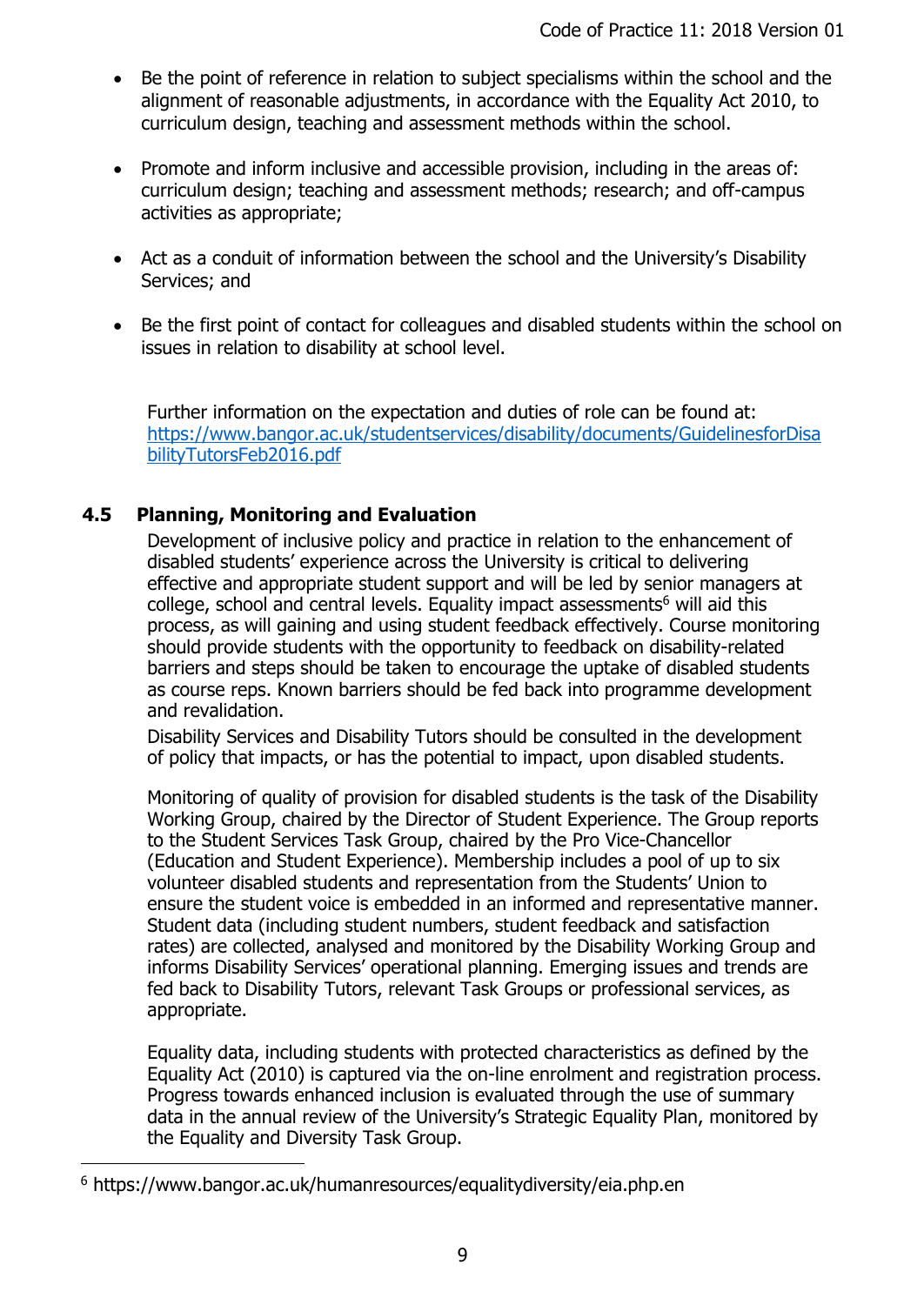# <span id="page-9-0"></span>**5 ADMISSIONS**

This section should be read in conjunction with Bangor University's Code of Practice for Recruitment and Admissions<sup>7</sup>.

### **5.1 Legislation**

The Equality Act 2010 specifies that discrimination and victimisation are unlawful during the admissions cycle in relation to:

- [i] Everything an institution does to decide who is admitted (processes must be non-discriminatory, including course design, entry requirements; marketing; information, as well as the application and admissions process).
- [ii] The terms on which a higher education institution offers to admit a person as a student.
- [iii] By not admitting a person as a student.

# **5.2 Policy**

The University is committed to broadening opportunities to enter higher education and accepts students with a wide range of qualifications and backgrounds. To avoid the potential for discrimination, offers will be made to disabled applicants in the same way as for all applicants; each application will be considered in relation to entry requirements alone.

### **5.3 Open Days**

 $\overline{a}$ 

Accessible locations must be used for Open Days and recruitment fairs. As a public body, the University has a duty to promote disability equality, and has an anticipatory duty to make reasonable adjustments. Schools and departments

<sup>7</sup> https://www.bangor.ac.uk/regulations/codes/code09.php.en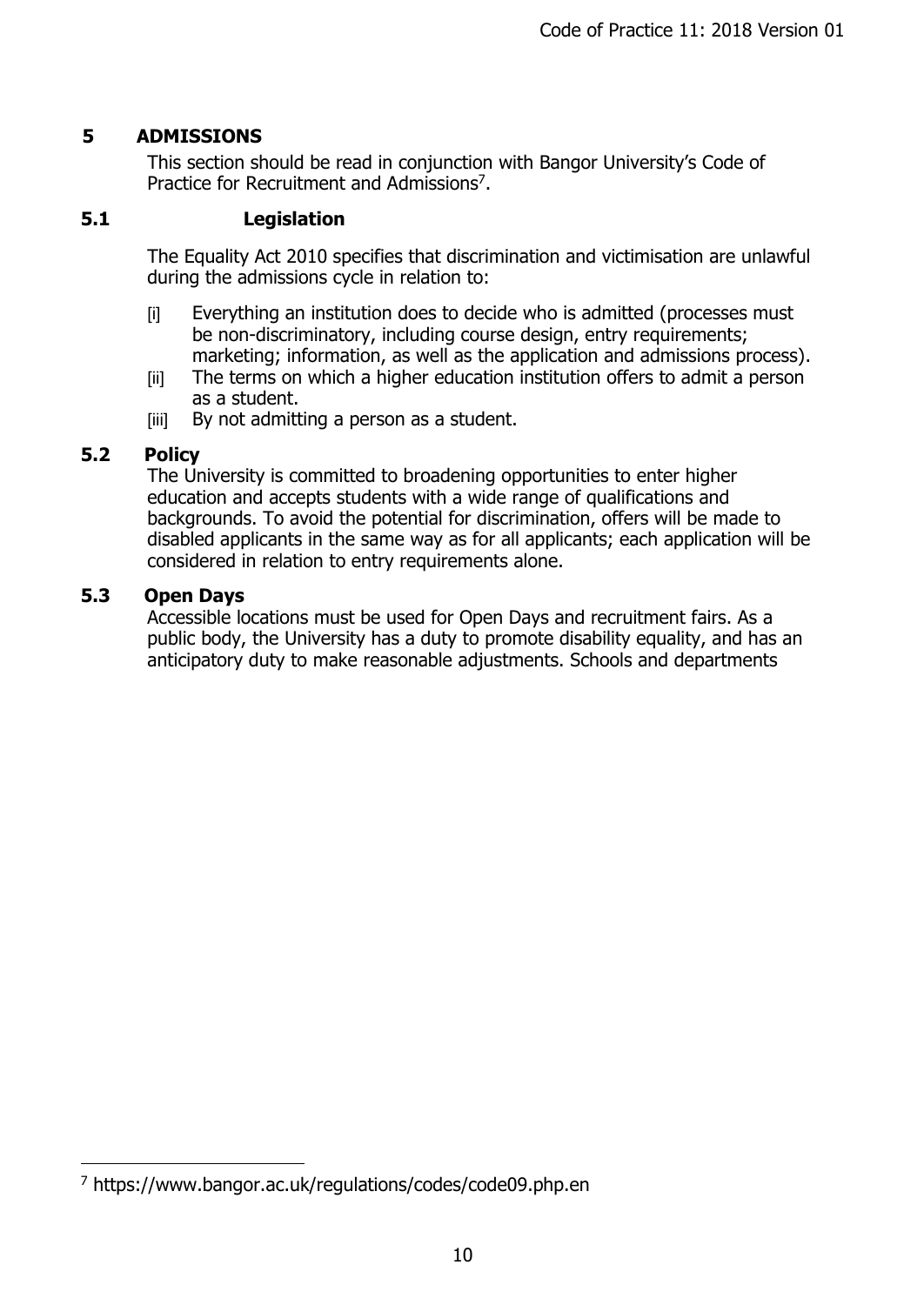should expect and make arrangements to accommodate potential students and visitors with a diverse range of impairment and support requirements. Disability Services can give advice as necessary.

### **5.4 Competence standards (see 3.2.6)**

Competence standards that set out entry requirements for a course should be reviewed to ensure they are genuine, relevant, and, based on evidence, necessary. They must be rigorously tested for fairness and wherever possible, they should be framed in such a way that they are related to specific tasks and outcomes, rather than categories of jobs or access to a profession in general, and give due regard to the requirement to make reasonable adjustments to the assessment process. Legislation places an obligation upon professional bodies to ensure that competence standards are clearly defined and are a distinct requirement for the profession. However, it will be down to admissions staff to apply this framework when offering students places on programmes.

### **5.5 Programme descriptions**

Programmes should not include unnecessary barriers to access by disabled people. Course information should give sufficient information to enable disabled students to make informed decisions about their ability to complete core components of the programme.

In accordance with the university's **anticipatory duties,** schools should not wait for an application to be made before exploring how accessible a course is to a particular student. **Prior consideration of reasonable adjustments** to enable participation in all activities provided as part of a programme of study should be given. Where schools are aware of any facilities or course activities which are potentially inaccessible to Disabled Students, they should liaise with Disability Services to explore reasonable adjustments. Where necessary, learning outcomes will need to be reviewed to ensure they are accessible.

### **5.6 Irrevocable barriers**

Where irrevocable barriers exist, constraints should be acknowledged in the programme details in order to inform the programme choices of potential students.

Whilst all applications from disabled people will be viewed on equitable grounds, in limited circumstances there may be overriding health and safety concerns, barriers relating to professional requirements / competence standards, or having explored all available options, it may be impossible to implement certain adjustments at the present time.

It is anticipated that the risk of having to withdraw an offer is minimal. However, should such a case arise, the final decision on whether to withdraw an offer will be made by the Head of Student Administration in liaison with the Head of School. Decisions will be informed by disability services following extensive investigation of reasonable adjustments. In the event of an offer being withdrawn, responsibility for notifying the applicant lies with the Admissions Office. Full records will be kept in accordance with the Data Protection Act 1998. Information on the Appeals process is contained within the Code of Practice for Recruitment and Admissions.

If an individual's needs cannot be met, the school must examine why and review whether the competence standards for the course are non-discriminatory.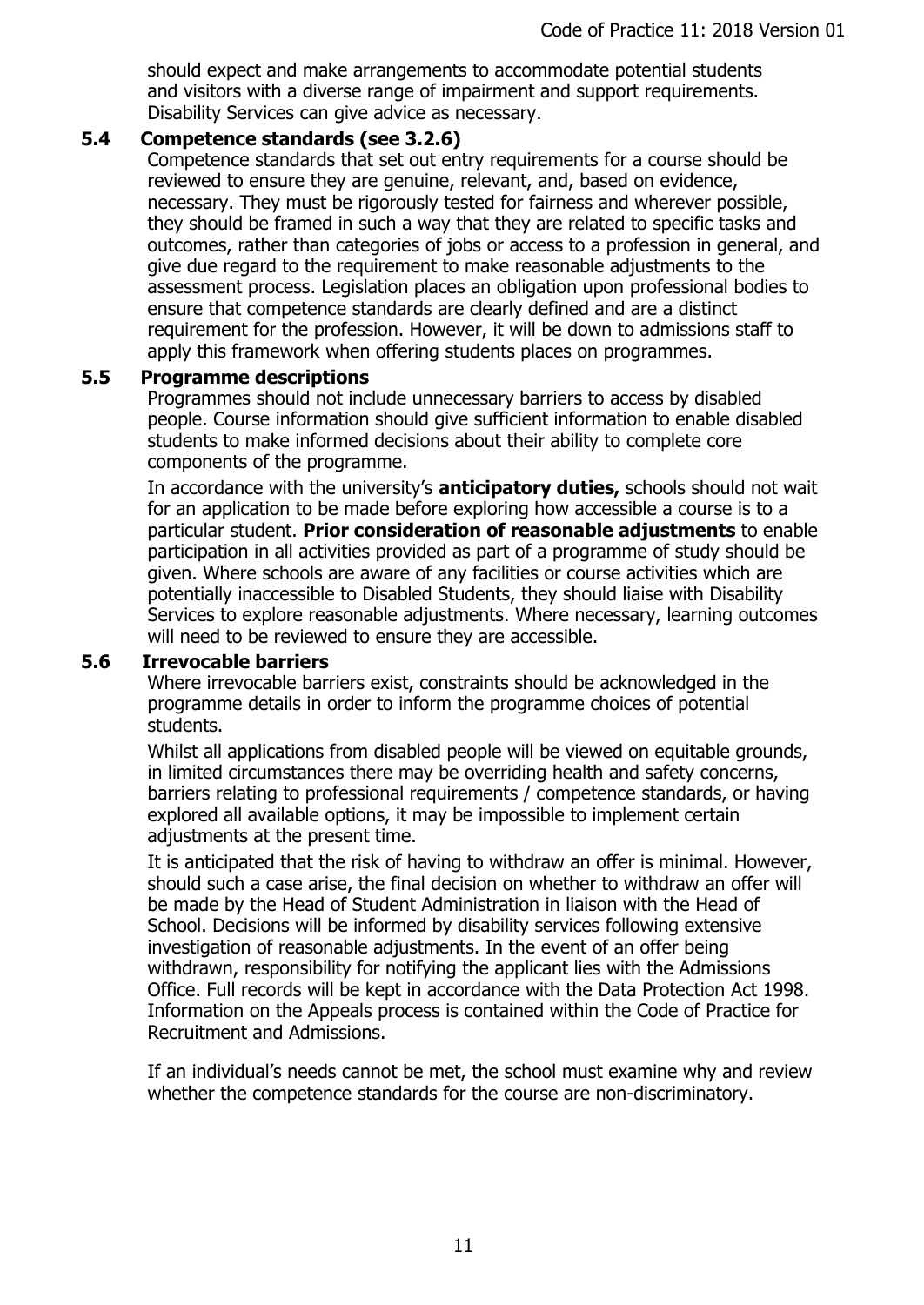### **5.7 Admissions Process**

Offers to disabled applicants will be made to disabled applicants in the same way as for all applicants. The only **exception** to this is when an applicant is invited to an assessment as part of the admissions process (e.g. for courses in Healthcare Sciences or Education) and a discussion about reasonable adjustments may be required at that time. (See 5.10)

**Once an offer has been made,** the Admissions Office will forward a copy of the application form to the Admissions Tutor advising them to contact Disability Services if there is any uncertainty as to whether core learning outcomes will be achievable by the applicant. A discussion will be required around potential barriers, reasonable adjustments and competence standards. Applicants should be advised to check specific course requirements and contact Disability Services to discuss reasonable adjustments and support requirements should they feel they may meet with impairment-related barriers (including barriers in connection to long-standing health conditions). Clear information about course requirements consistently available across schools will make the above process easier. Clarity will safeguard inadvertently providing misleading information to prospective students which could be deemed by the Competition and Markets Authority as a breach of consumer protection legislation.

Disability Services will write to applicants who have ticked the disability box on the UCAS or other application forms to raise awareness of service provision and available funding. Applicants will be encouraged to contact the service to identify reasonable adjustments. Students who mention reduced mobility will be strongly encouraged to visit the university, however whilst it may be in their best interests it should be recognised that they are not obliged or may be unable to do so.

### **5.8 Pre-course Health Assessment**

 $\overline{a}$ 

Some courses (For example, Nursing) require all applicants to undertake a Pre- course Health Assessment. Flexibility is required to consider disabled applicants' requirements on an individual basis and measures put in place to make reasonable adjustments to enable applicants to demonstrate their ability to fulfil the good health criteria as set by the regulatory bodies.

It should be made clear to all applicants about how the standards of the relevant bodies are applied. For example: if either course entry, or registration with a professional body, is dependent upon medical clearance, this should be made explicit. Pre-entry guidance should be offered to those who declare an impairment and discussions should include the provision of reasonable adjustments as well as potential limitations to the scope of practice within the profession, where relevant.

Both the Nursing and Midwifery Council<sup>8</sup> (NMC) and the Health and Care Professions Council<sup>9</sup> (HCPC) prescribe the requirements to be met as evidence of 'good health and good character' in order to satisfy the NMC / HCPC register that an applicant is capable of safe and effective practice as a healthcare professional. Both regulatory bodies acknowledge that the term 'good health' is a relative concept, and that 'a registrant may have a disability, such as impaired hearing, or

#### <sup>8</sup> [http://www.nmc-uk.org/Students/Good-Health-and-Good-Character](http://www.nmc-uk.org/Students/Good-Health-and-Good-Character-for-)[for-](http://www.nmc-uk.org/Students/Good-Health-and-Good-Character-for-) students-nurses-and-midwives /

<sup>&</sup>lt;sup>9</sup> http://www.hpc-uk.org/aboutregistration/healthanddisability/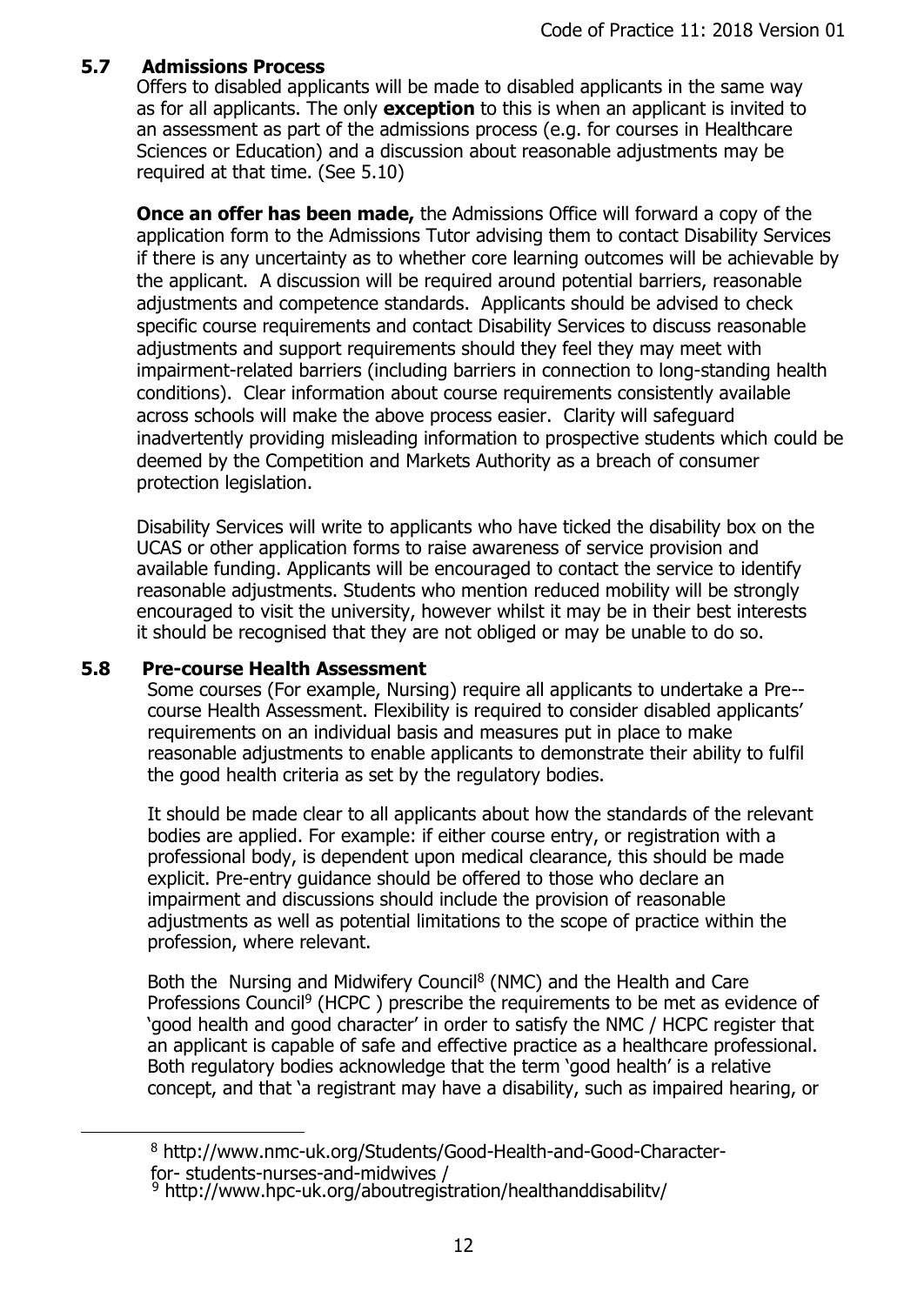a health condition, such as depression, epilepsy, diabetes or heart disease, and yet be perfectly capable of safe and effective practice'. Definitive rules about particular conditions are unreasonable and applicants' health status is therefore assessed on an individual basis through Betsi Cadwaladr University Health Board's Occupational Health Service in order to provide the School of Healthcare Sciences with advice on the compatibility of the applicant's health.

Should the health status of the applicant not meet the required criteria for a course, the applicant will be informed of the reason for declining the application, and afforded an opportunity for discussion with the school's Disability Tutor and Disability Services, as appropriate.

# **5.9 Code of Practice for Social Care Workers**

Students on the MA Social Work programme are expected to comply with the Care Council for Wales' Code of Practice for Social Care Workers. Students are required to register with the Care Council for Wales and adherence to this Code is a condition of this Registration.

### **5.10 Pre-course interviews / tests**

If, as part of the selection procedure, candidates are required to undergo a pre-course assessment, measures should be in place to ensure that disabled applicants receive the adjustments and support they are entitled to. Mindful that students are not obliged to share disability-related information, admitting schools should ask ALL applicants whether any reasonable adjustments are required to attend and participate fully in the selection processes.

### **5.11 Healthcare Sciences, Education and Social Work Courses**

The Admissions Tutor should ensure that applicants are offered practical support to attend and fully participate at the interview and inform Disability Services of arrangements. Where an applicant has complex support requirements, it may be necessary for a Disability Adviser to see the applicant beforehand to discuss reasonable adjustments and support requirements.

### **5.12 Guidelines for the Interview of disabled applicants, including to Healthcare Sciences, Education and Social Work Courses**

- i. Questions to all candidates should be overarching and give candidates the opportunity to demonstrate the **potential** for achieving competences.
- ii. It should be made clear how any fitness standards of the relevant bodies are applied.
- iii. Any questions in relation to the applicant's impairment / health condition should be within the context of reasonable adjustments identified by the applicant. It should be made clear that the University welcomes applications from disabled people and that the Equality Act 2010 requires the University not to treat disabled people less favourably.
- iv. It should be made clear how information about the applicant's impairment is protected or disseminated within the institution and placements (see Section 7).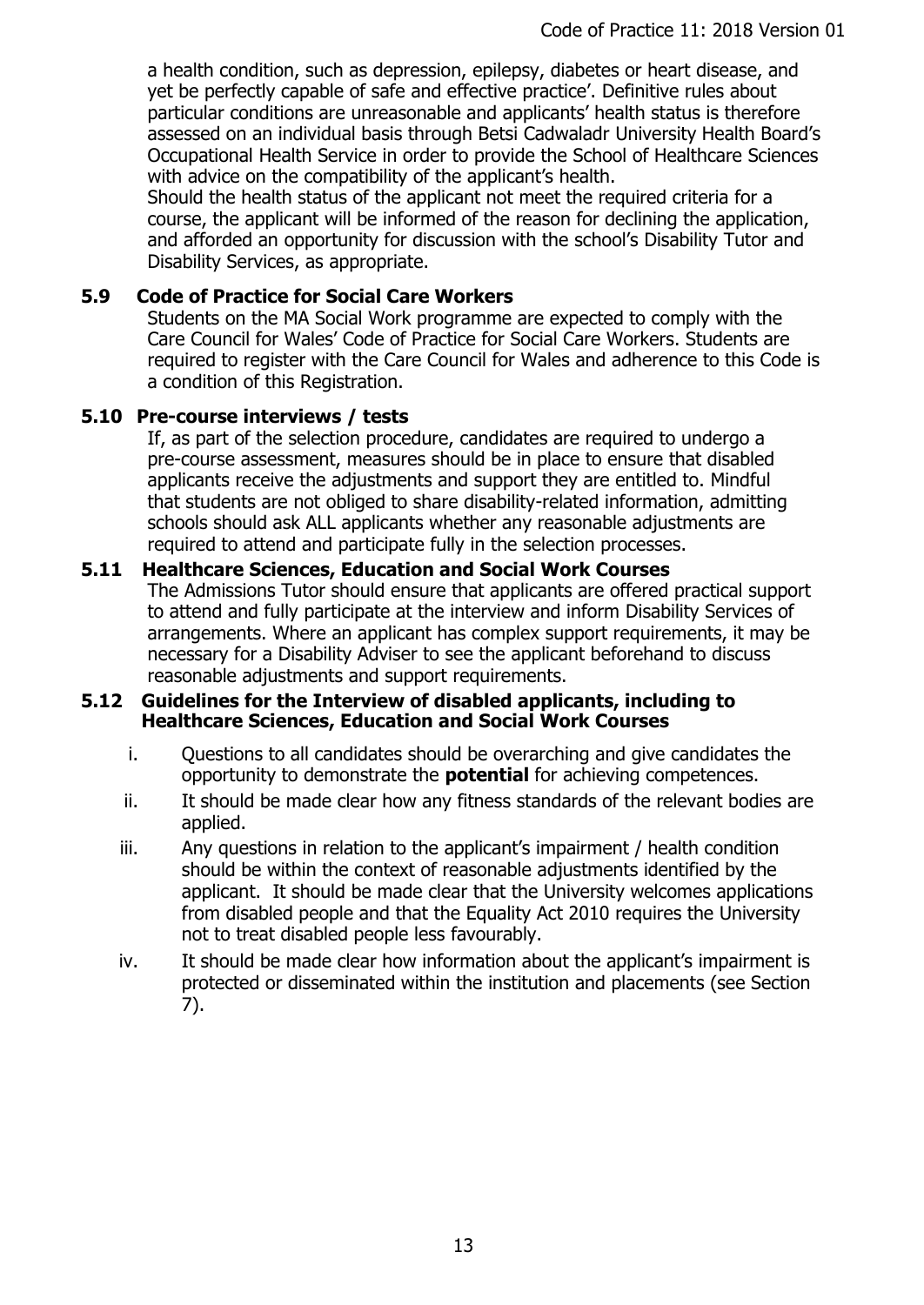- v. If there is any barrier that cannot justifiably be resolved, the applicant should be informed that further discussion with Disability Services regarding reasonable adjustments needs to take place prior to an offer being made.
- vi. Ensure that the applicant contacts Disability Services, if they have not already done so, that same day if possible. This will provide the opportunity to discuss support requirements and reasonable adjustments in greater depth. Disability services can give advice regarding the applicant's eligibility to apply for funding to pay for extra costs incurred as a result of disability (Disabled Students' Allowances).
- vii. Inform disability services of the outcome of the interview as soon as possible.

### **5.13 International Students**

International students have the same rights under the Equality Act 2010 as home students however they are not eligible for Disabled Students' Allowances (DSAs) which usually pay for additional support requirements (for example the provision of a specialist mentor). It is important, therefore, that prospective international students are strongly encouraged to contact Disability Services as soon as possible to ensure that sources of funding for any reasonable adjustments are explored.

### **5.14 Clearing processes**

Once an offer has been made, all students applying for courses through clearing processes should be informed that if they have an impairment, a long-standing health condition or a specific learning difference such as dyslexia, they should contact Disability Services as soon as possible to discuss support arrangements. Details of all students who mention disability should be forwarded to Disability Services, in accordance with the University's policy on confidentiality (see Section 7).

# **5.15 Record keeping**

In case of a complaint on the grounds of discrimination arising from an unsuccessful application, all papers relevant to the selection process must be kept in accordance with data protection legislation.

### **5.16 Online enrolment**

During online enrolment, students will be prompted to contact Disability Services if they require reasonable adjustments. The exception to this is where students have already registered with Disability Services.

# <span id="page-13-0"></span>**6 INDUCTION ACTIVITIES**

### **6.1 Inclusive design**

Induction events should be inclusive and designed with consideration given to the diverse needs of all students. It is particularly important that induction activities are inclusive as there are likely to be students in attendance who have not as yet shared disability-related information. Feedback from students regarding access should inform future activities.

### **6.2 Accessible venues and transport**

Accessible venues should be used for both internal and external events. Arrangements should be made to ensure that transportation is accessible and that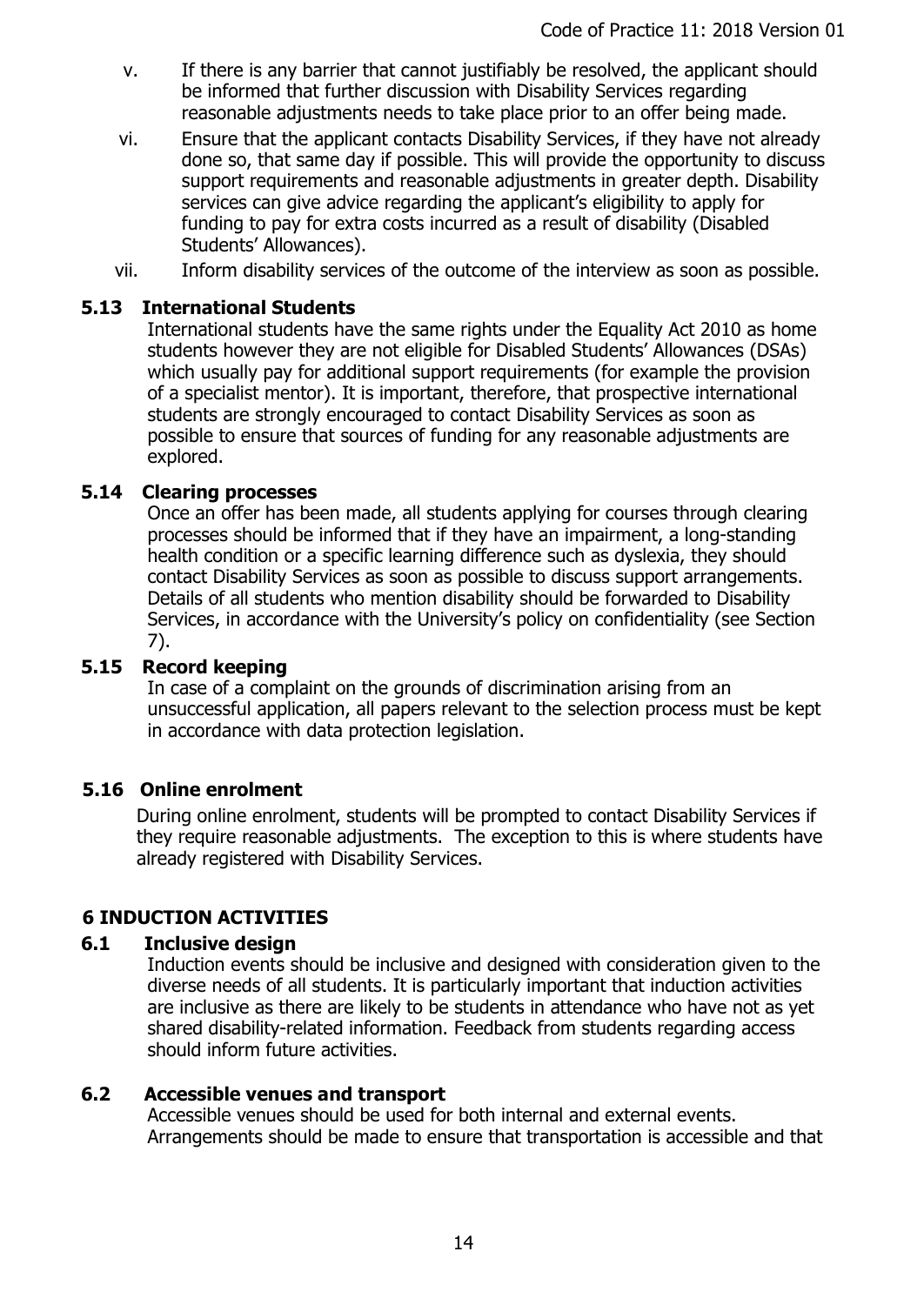disabled students are able to take support workers, assistance dogs or to use assistive technology where necessary. It is consideredgood practice to use transport hire/coach companies which offeraccessible vehicles.In most cases, the anticipatory duty obviates justification of inaccessible arrangements, including transport, residential and catering requirements. Information All documentation should be made available in Clear Print (see Section 9), with systems in place to provide timely alternative formats on demand.

# **6.3 Additional induction activities**

Disabled students will not always require additional induction however some students may require separate additional induction processes to address specific issues. For example, students with visual impairments may need help with orientation around libraries, teaching rooms and facilities, or additional 1:1 support in accessing computerised systems.

# **6.4 Referral**

Induction is an ongoing process for students. Any student who mentions disability should be referred to disability services so that support can be organised if adjustments have not previously been identified and arranged (see 4.5).

# <span id="page-14-0"></span>**7 CONFIDENTIALITY AND SHARING RELEVANT INFORMATION**

# **7.1 Encouraging students to share relevant information**

Although there is no duty on students to share information in relation to their impairment / enduring health condition, the University has a legal responsibility to take 'reasonable steps' to identify whether students require reasonable adjustments in order to prevent discrimination from occurring. The University needs to hold information to be able to offer advice and support to disabled applicants during the application and admission stages; to ensure that disabled students receive appropriate levels of support; and to ensure that reasonable adjustments are put in place to enable full participation.

Reasonable steps to provide opportunities for students to request reasonable adjustments include asking students at the following times:

- On application to a course (this applies to all students, and at all stages, including during Clearing processes).
- When applying for accommodation.
- On enrolment.
- When starting a new module/unit.
- When registering for examinations.
- When registering for field trips or outings of other sorts.
- Prior to placement learning.

# **7.2 Inclusive approach**

Not all students will perceive themselves as being a disabled person. An inclusive approach to ensuring that all students gain necessary support is to ask as a matter of course whether they have any specific requirements. This is particularly important on occasions where enquiries need to be undertaken in response to extenuating circumstances or other specific considerations. Staff should ensure that discussions are conducted in an environment where privacy is respected.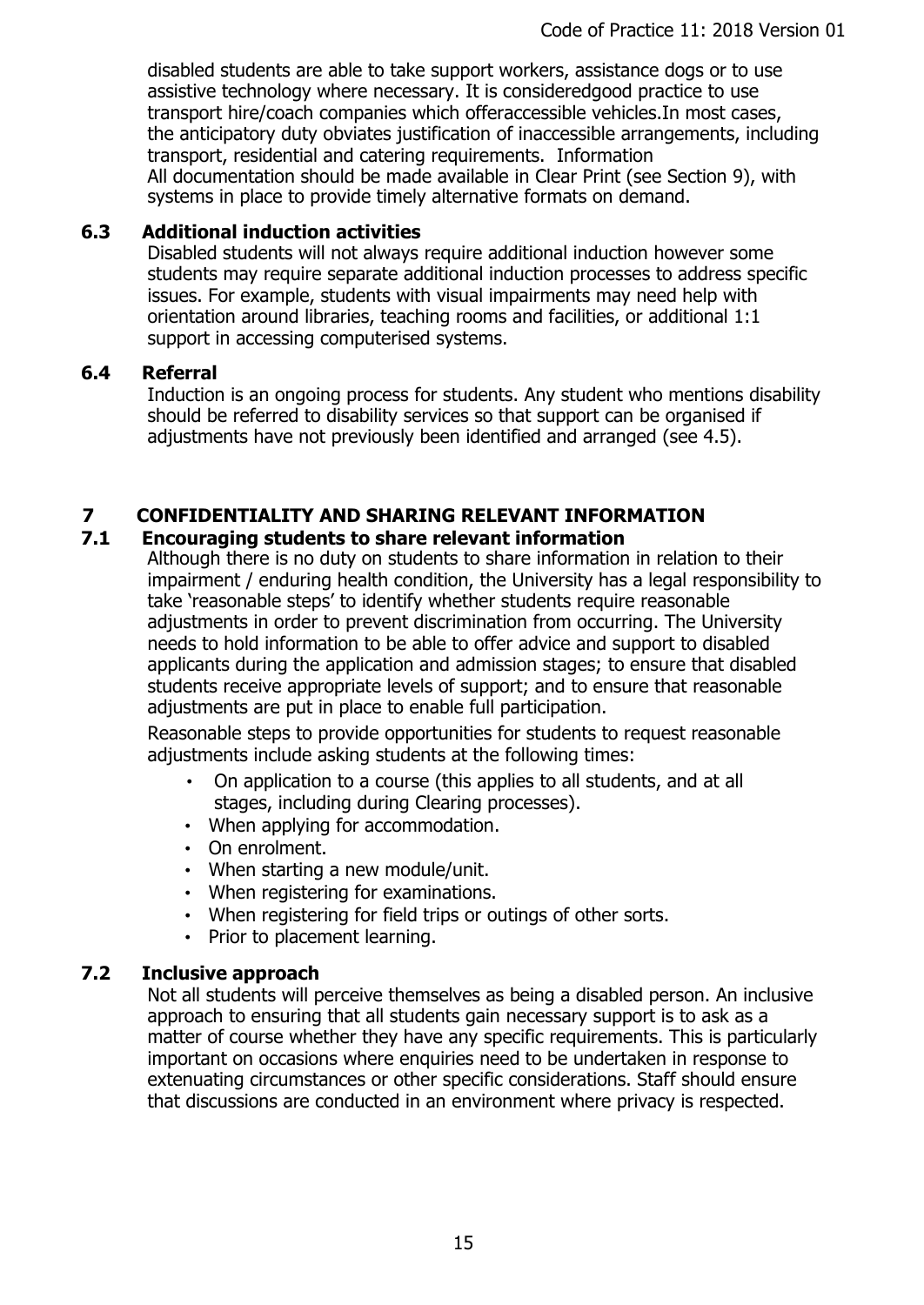# **7.3 Confidentiality requests**

Students have the right to confidentiality, both through the Data Protection Act 1998 and separately within the Equality Act 2010.

The Equality Act 2010 requires the University to comply with 'confidentiality requests', which relate specifically to the duty to make reasonable adjustments.

Under a confidentiality request, a student may ask for the **nature** or the **existence** of their impairment to be kept confidential. This may mean that some adjustments cannot be made but different (and in some cases, perhaps less appropriate) adjustments can be made in their stead. This must be made transparent to the student.

### **7.4 University responsibility**

Relevant information about a student's impairment / enduring health condition should only be shared with other staff who have a need to see it in the course of their work to put in place adjustments and only should be released with the student's explicit permission.

### **7.5 Exceptional circumstances**

Staff should take reasonable action (which may involve informing responsible authorities) if they believe, in their professional judgement, that a student is putting their safety, or the safety of others, at risk.

### **7.6 Parents and guardians**

It is the University's policy to deal with all enquiries directly with the student concerned. Staff should only share information with parents or guardians with the student's explicit consent unless there are exceptional circumstances (see 7.5).

### **7.7 Student responsibility**

For some courses, there may be particular health and safety requirements or professional requirements that place a duty upon students or potential students to declare certain medical conditions or impairments.

# **7.8 Referral to Disability Services**

If a student or applicant mentions to a member of staff, even in passing, that they have an impairment / enduring health condition, this might be deemed as 'constructive knowledge'. As a result, the University has a duty to comply with the Equality Act by not treating that individual less favourably than non-disabled students, and by making any reasonable adjustment to avoid the disabled student being substantially disadvantaged. The following procedure should be followed:

- [a] Students should be asked if they have provided this information in confidence or whether the intention is for the information to be passed on.
- [b] If the student requests that the information is to be kept strictly confidential, the student should be informed that in so doing it may be difficult, or impossible, to provide necessary support or to make the appropriate adjustments.
- [c] Unless the student insists that information is to be kept strictly confidential, the student should always be referred to Disability Services.
- [d] If the student indicates that they will self-refer, staff should also liaise with the service to ensure that the information is passed on. The student should be informed of this procedure.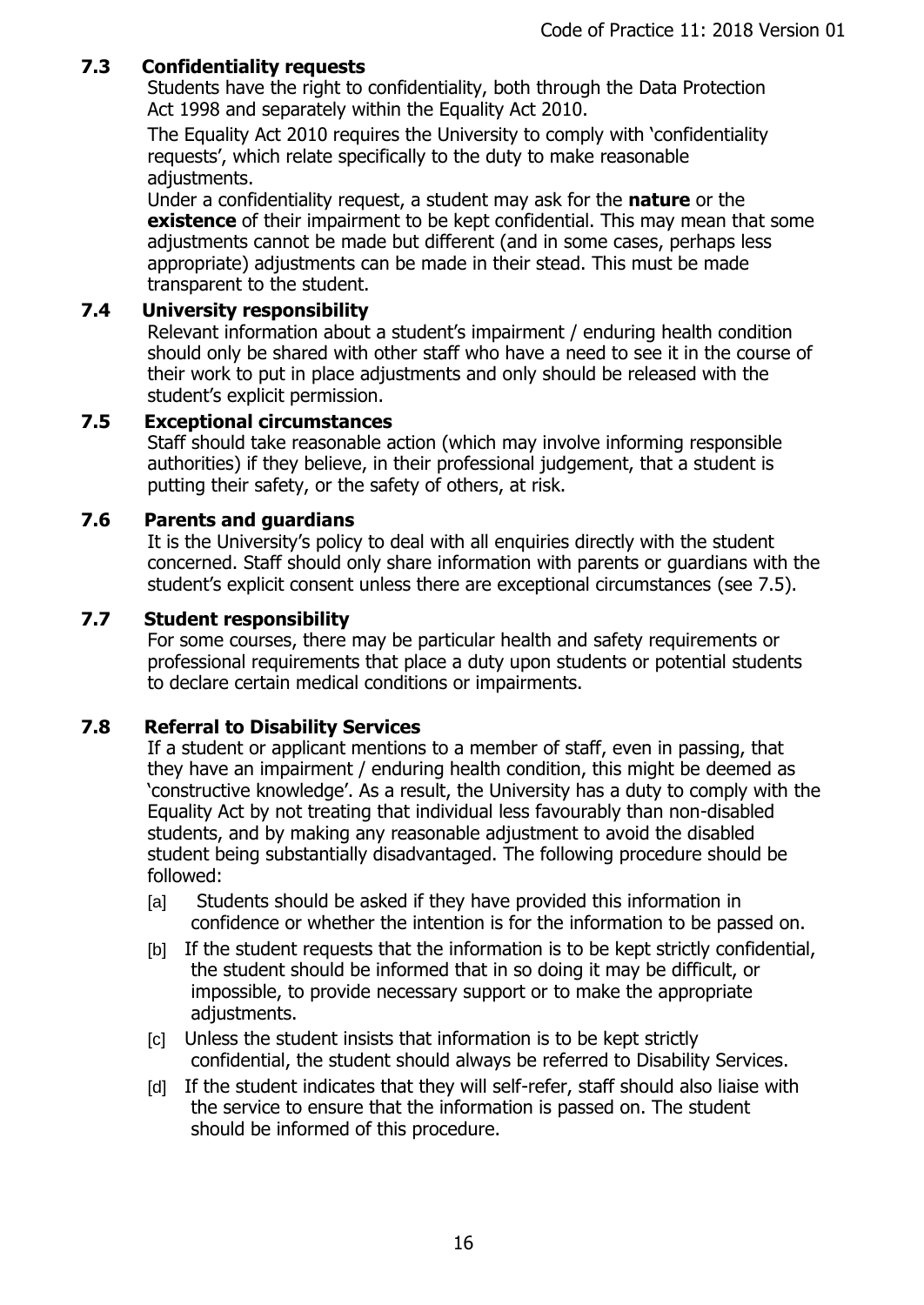[e] For reasonable adjustments to be implemented, students should register with disability services at: https://apps.bangor.ac.uk/plsp/applicant/ when they will be asked to give explicit consent to share information and to upload

appropriate documentary evidence of disability. Once sufficient information is available, disability services will commence the Personal Learning Support Plan (PLSP) process (see Section 8).

### **7.9 Placements**

 $\overline{a}$ 

See 14.6.5

### **7.10 Writing references for disabled students**

Under the Equality Act 2010, disabled students have rights to confidentiality. Information must not be revealed to any third party without the student's permission. References must not discriminate against the student (e.g. commenting on sickness absences that may have been linked to disability).

Referees have a duty to be truthful and accurate and give a fair overall impression. References should be worded to give a fair and balanced view of the student, evaluating strengths and achievements, while also outlining any limitations. If a referee feels it is relevant to mention the student's impairment, and the omission of such would distort the reference, the referee should:

- Discuss the issue with the student.
- Obtain the student's permission.
- Agree how such information should be worded.

If the student insists that the information should be kept confidential, then the referee is entitled to decline to supply a reference.

The University's Data Protection policies can be found at: https://www.bangor.ac.uk/planning/dataprotection/documents/data-protectionpolicy.pdf

# <span id="page-16-0"></span>**8 PERSONAL LEARNING SUPPORT PLANS (PLSPs)**

Personal Learning Support Plans<sup>10</sup> are drawn up by Disability Services' Advisers and outline the learning support and reasonable adjustments for individual students to ensure that the student and the University are clear about the provision which is required. All students requiring reasonable adjustments are provided with a PLSP. Disability Tutors have the opportunity to dispute the reasonableness of an adjustment in relation to teaching, learning and assessment. Some adjustments may require a three-way discussion between the Disability Tutor, Disability Services and the student to ensure that all learning outcomes are met and the most appropriate adjustments can be put in place. The PLSP will obviate the necessity for students to inform every member of staff of their individual reasonable adjustments throughout their course.

PLSPs are drawn up in MyBangor. Disability Tutors, relevant school Administrators/Request Centre Reviewers, Personal Tutors and Senior Tutors are able to view the whole PLSP tab. Module Organisers can access a class list tab

 $10$  https://www.bangor.ac.uk/studentservices/disability/personal learning support.php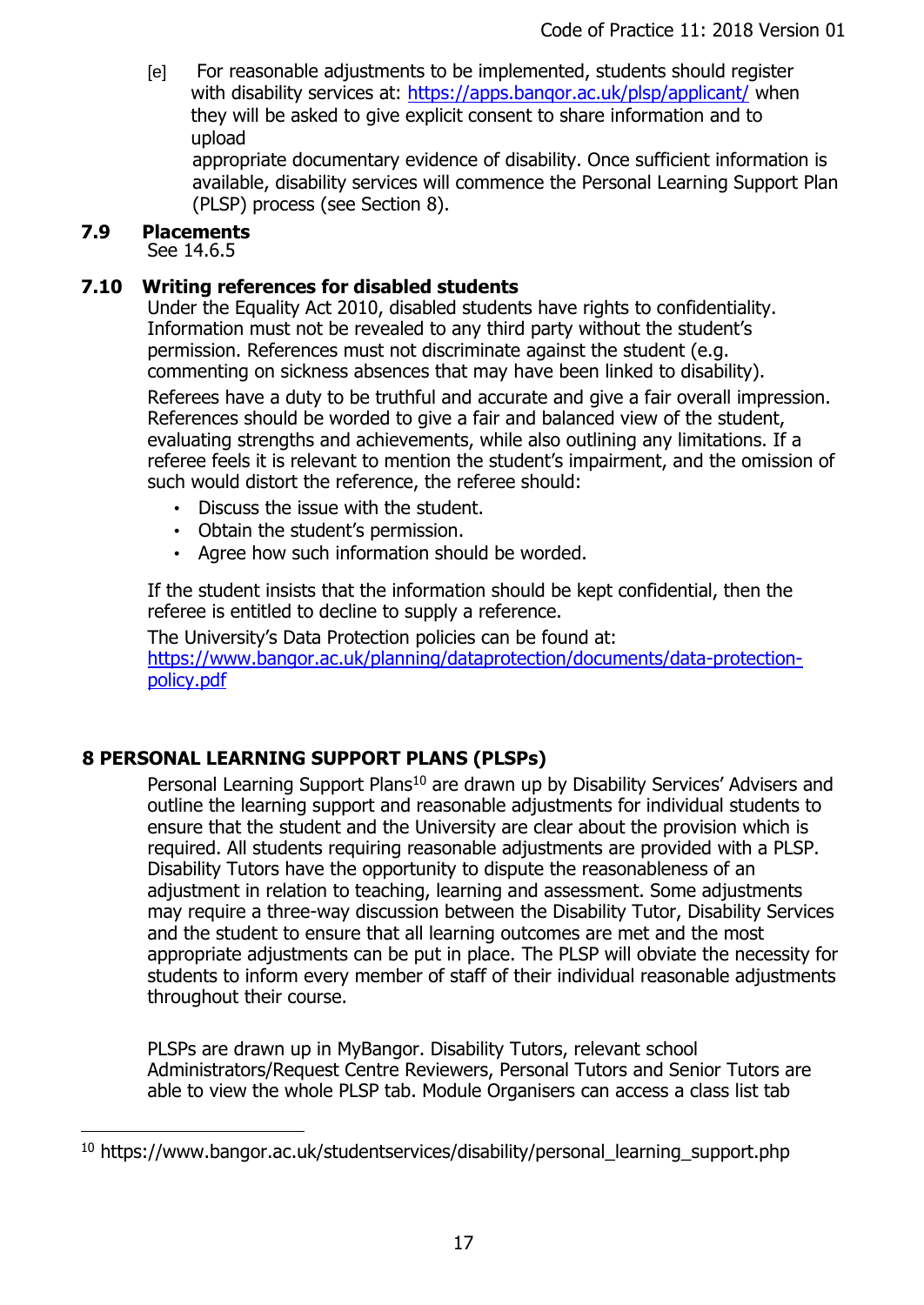where students' individual teaching and learning entitlements are viewable in the modules and assessments system, under the PLSP tab. It is incumbent upon Module Organisers to ensure teaching, learning and assessment reasonable adjustments are implemented within their modules.

In order to have a PLSP, students must first register with Disability Services providing explicit consent for details to be shared with staff on a 'need to know' basis and provide relevant document evidence of their impairment / health condition, such as:

- A medical practitioner's report.
- A mental health practitioner's report.
- A post-16 diagnostic report, written in accordance with the 2005 SpLD

Working Group Guidelines, from either a registered psychologist or a suitably

qualified specialist teacher holding a SpLD Assessment Practicing Certificate.

With the exception of students who have a temporary injury, once a student has produced such evidence there should be no further requirement to provide the same information again whilst they continue on the same course.

On-going review of provision will be built into the plan to ensure any changing needs are met. Reasonable adjustments are identified within a framework to promote student autonomy and independence. There is an expectation that students will take up available support and provide feedback on the effectiveness of adjustments.

# <span id="page-17-0"></span>**9 ACCESSIBLE INFORMATION**

# **9.1 Clear Print**

 $\overline{a}$ 

It can be anticipated that some people with dyslexia or sight difficulties, including potential students, will be substantially disadvantaged if presented with information in print which is not clear. The preferences for document layout vary considerably between people however to ensure that printed materials are accessible to as many people as possible staff should endeavour to use Clear Print<sup>11</sup>.

# **9.2 Guidelines on alternative formats**

Although documents produced in Clear Print will be accessible to most people, not everyone will be able to access printed material. A reasonable anticipatory adjustment is to offer to produce publications in a variety of formats, on request. For example: in electronic format, large print or in braille. A clear, large print statement in a prominent place about the availability of alternative formats on request will be required.

Disability Services can offer advice on how to produce a document in large print format (i.e. in 16 point or more), including tables, diagrams, labels, etc. and also has contacts in the community for the production of large amounts of braille. Smaller jobs can be produced in-house, contact Disability Services for

<sup>&</sup>lt;sup>11</sup> https://www.bangor.ac.uk/studentservices/disability/access\_resources.php.en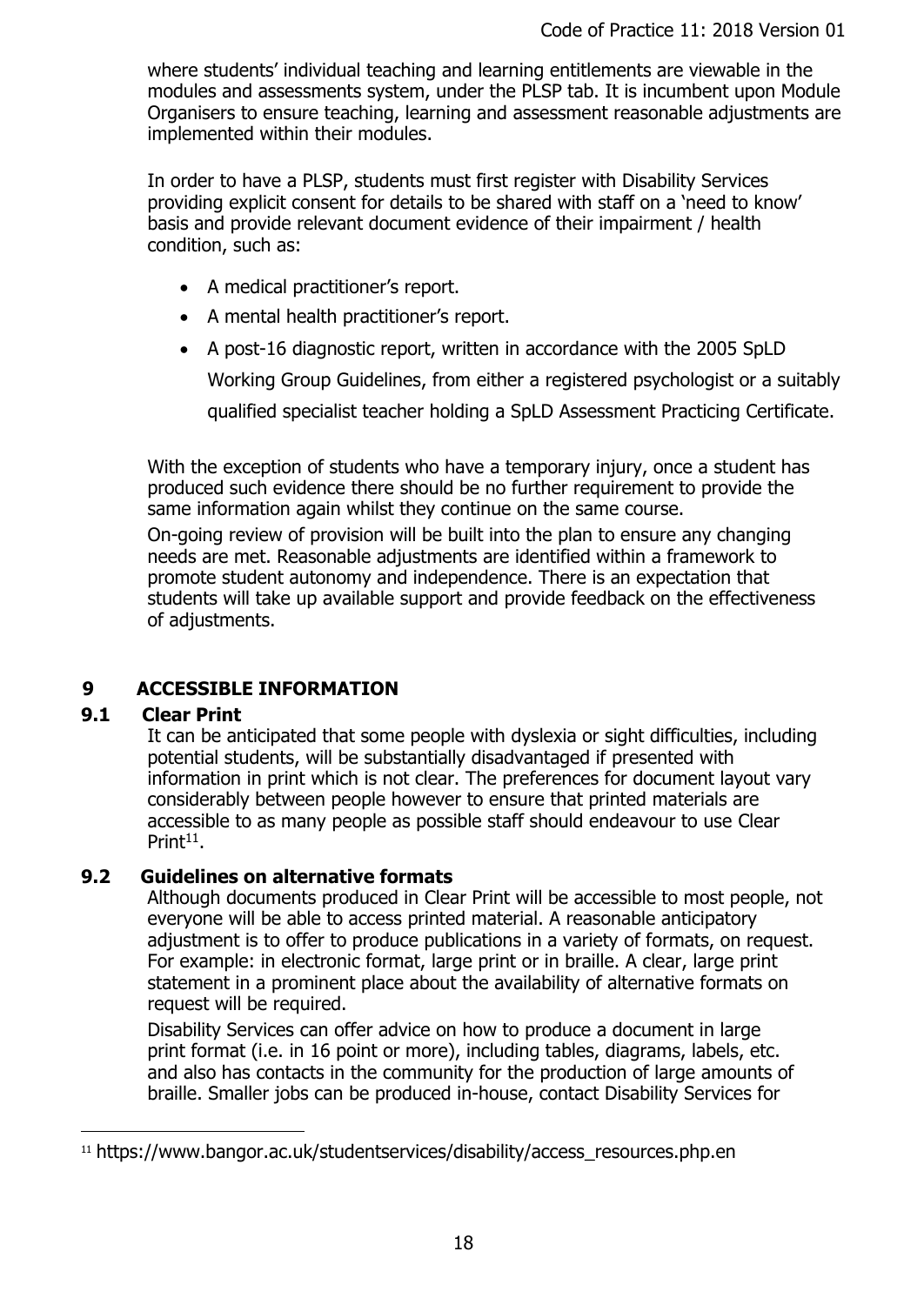information.

### SensusAccess<sup>12</sup>

SensusAccess is a self-service solution which allows all Bangor University students and staff to automatically convert documents into a different format, including converting materials into audio books (MP3 and DAISY), e-books (EPUB, EPUB3 and Mobi) and digital Braille. The service can also be used to convert inaccessible documents such as image-only PDF files, JPG pictures and Microsoft PowerPoint presentations into more accessible and less tricky formats.

# **Guidelines for accessible presentations**

Good design of course materials to make learning inclusive for disabled students will generally improve the learning opportunities for all students. Visual displays can enhance accessibility but without consideration given to the different requirements of disabled students, they can also debar access. When using visual displays, such as PowerPoint presentations, etc., staff should follow guidelines for the production of Clear Print, but should also be mindful of the different protocols involved in presentations in order to make them accessible to as many students as possible. For guidelines, see:

[http://www.banqor.ac.uk/studentservices/disabilitv/access resources.php.en](http://www.banqor.ac.uk/studentservices/disabilitv/access%20resources.php.en) <https://www.bangor.ac.uk/itservices/lt/accessibility.php.en>

# **9.3 PDF Documents**

PDF documents are made more accessible to people using assistive technologies with the help of 'Access Adobe'. For information on the benefits and barriers PDFs present and an approach to addressing these barriers, see: <https://www.gov.uk/guidance/how-to-publish-on-gov-uk/accessible-pdfs>

SensusAccess<https://www.bangor.ac.uk/library/sensusaccess>can be used to convert image-only PDF files into more accessible formats.

# **9.4 Guidelines for Accessible Websites**

Websites are required to be accessible to everyone, including people with visual, hearing, physical / motor impairments as well as those with specific learning differences, e.g. dyslexia. Disabled people have a legal right to access webpages and consequently all websites should be accessible.

A single version of the website, which is accessible to everyone, regardless of how they access the Web, is considered good practice. The creation of an additional text-only version in many cases doubles the amount of work involved in updating the site, and can result in text-only versions becoming obsolete. The creation of a text-only version should be seen only as a final option when all other alternatives for making the site accessible have been exhausted.

To cater for everyone, websites should be flexible in design, enabling individual users to use browsers to adjust the text and colour settings to suit their own particular requirements and circumstances. For assistive technologies, e.g. screen readers, to work effectively web pages should be appropriately designed and must be written in valid hypertext mark-up language (HTML). For further

 $\overline{a}$ 

<sup>12</sup> https://www.bangor.ac.uk/library/sensusaccess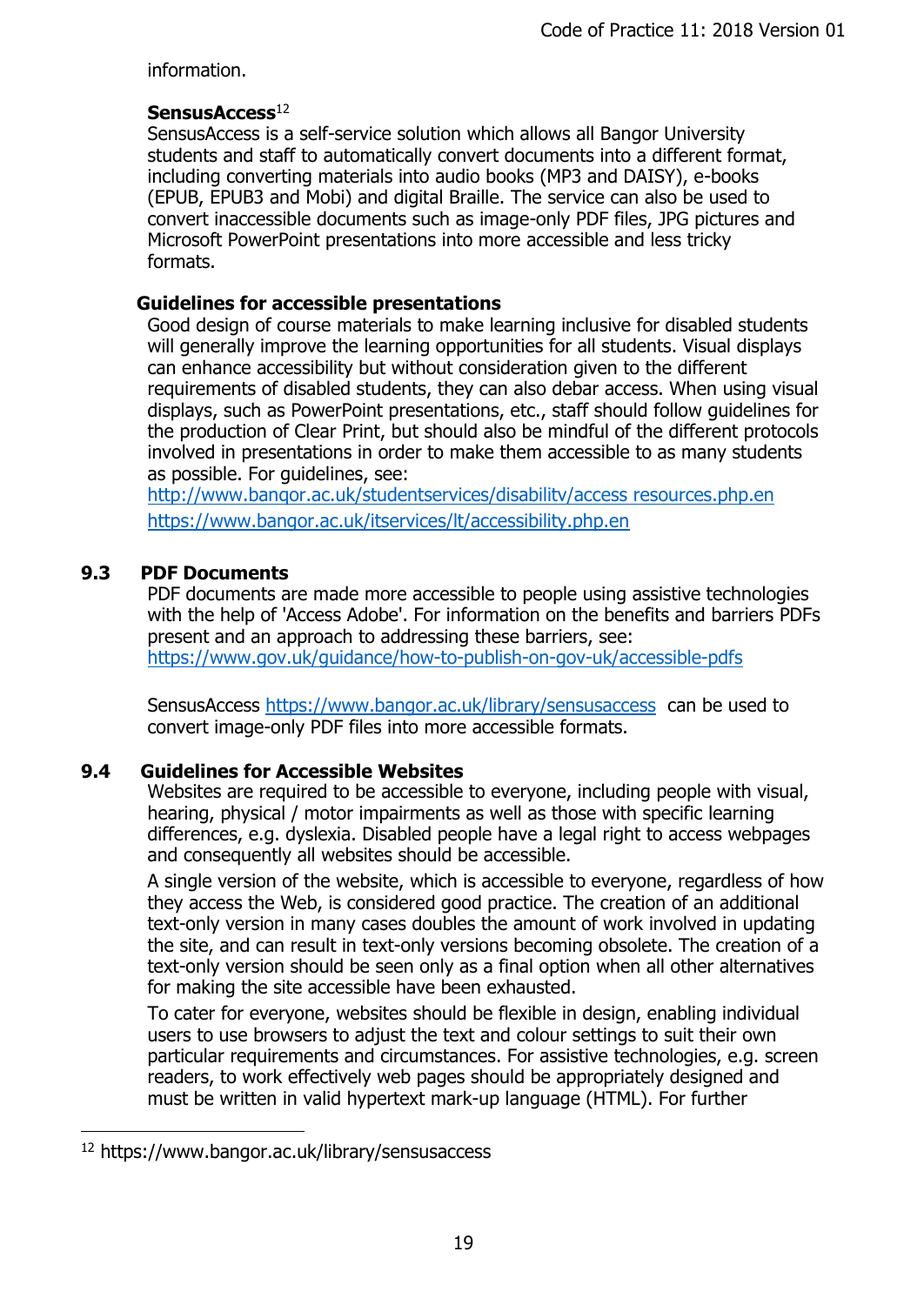information, contact the Web Team.

Detailed information on making web pages accessible is available in the Web Accessibility Initiative (WAI) Guidelines<sup>13</sup>.

# <span id="page-19-0"></span>**10 ACCESSIBLE FACILITIES / RESOURCES**

### **10.1 The Physical Environment**

The University aims to ensure that the physical environment and buildings anticipate the needs of disabled people. All new buildings will be accessible, and where renovations and improvements to existing buildings are being carried out, works to improve access will be included.

Physical access improvements works are identified, prioritised and monitored by the Inclusive Access Working Group which is chaired by the PVC Students; membership includes representation by the Students' Union, disabled students, the local Access group; Disability Services; Health & Safety Services; Human Resources; and Property & Campus Services. The Group reports to the Estates and Facilities Task Group.

 $\overline{a}$ 

<sup>13</sup> http://www.w3.org/standards/webdesign/accessibility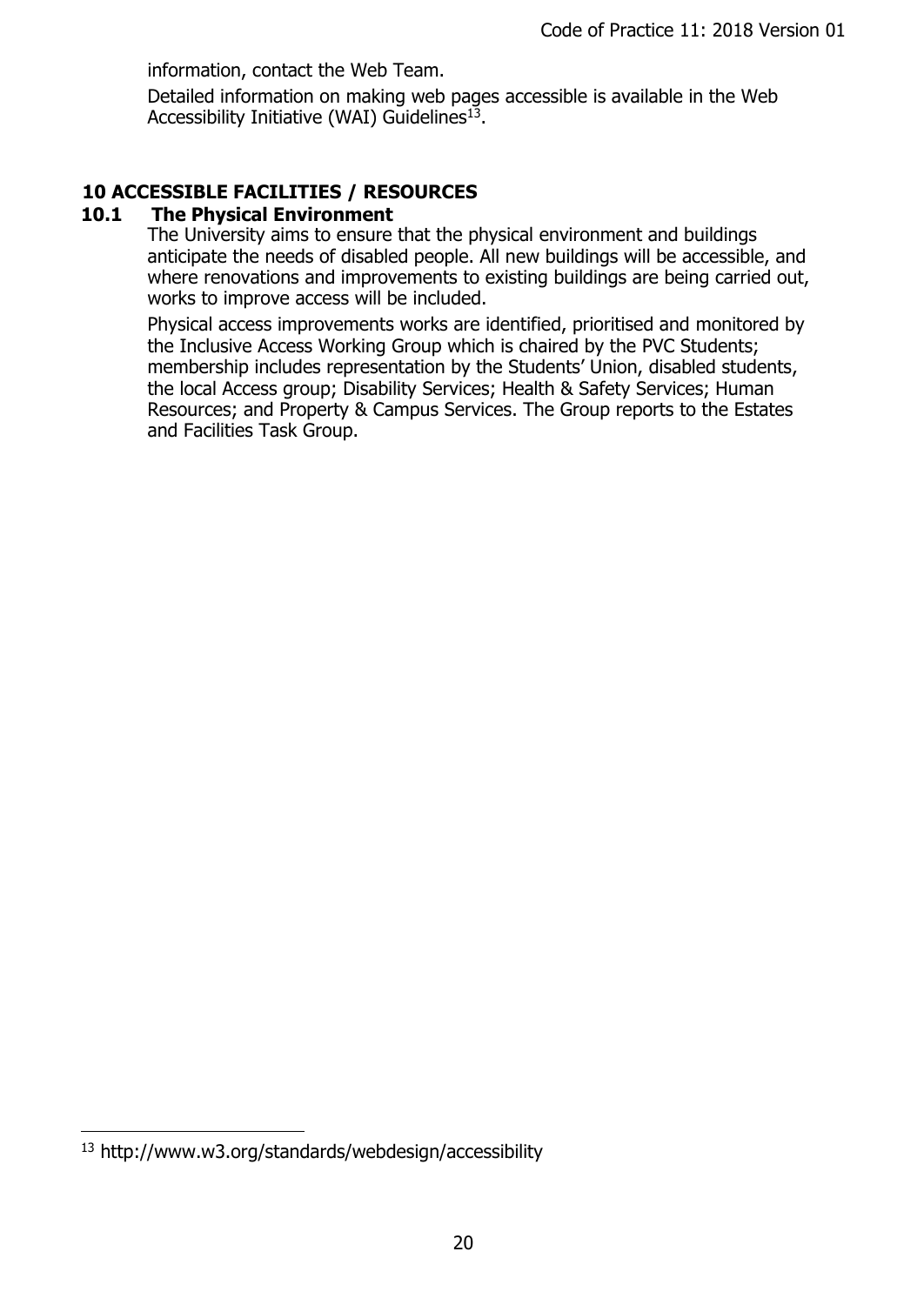### **10.2 Emergency Procedures**

Policy and guidance on the safe use and evacuation of a building for disabled students, staff and visitors during an emergency is contained within the University's Fire Safety Policy.

During an emergency some people may require additional support or adjustments in order to ensure their safety and to make certain that they are not placed in any danger. Any student falling into this category will have a Personal Emergency Escape Plan<sup>14</sup> (PEEP).

### **10.3 Accessible Facilities and Equipment**

The University will take all practicable and reasonable steps to ensure that students can gain access to its services and facilities, and where necessary, will put in place adjustments on an individual basis. However, to work towards gaining a balance between the responsive and anticipatory duties of the Equality Act, any future refurbishment to buildings and facilities will include the needs of students with a wide range of impairments.

Consideration to disabled students should also be given when purchasing new equipment to ensure equal access. Disability services is able to give information and offer advice on access issues.

Services should be proactive and systematic in gaining feedback from students in order to make continuous improvements to their provision.

### **10.4 Information and Communication Technology**

Access to learning resources is essential to all students and should be accessible by design wherever possible. Where modules include learning that takes place in a virtual learning environment (VLE), it should cater for a wide range of potential entitlements, including those who use non-traditional ways of accessing screen information (e.g. screen reader users), or it should be possible to make individual reasonable adjustments. Software should allow students to work at their own speed or take rest breaks; wherever possible, sound clips should have text alternatives or subtitles.

Staff should engage with opportunities to develop and extend their knowledge of inclusive approaches.

### **10.5 Library provision**

The University has responded to the requirements of the Equality Act by providing a range of adjustments to its library provision for disabled students<sup>15</sup> to enable equitable access. Individual eligibility for adjustments will be determined by Disability Services and included in students' PLSPs.

### **10.6 Monitoring provision**

Feedback should be gained from disabled students to ensure the accessibility of provision and services.

 $\overline{\phantom{a}}$ <sup>14</sup> http://www.banqor.ac.uk/hss/inflink/disabilityhs.php

<sup>15</sup> http://www.banqor.ac.uk/librarv/help/quides.php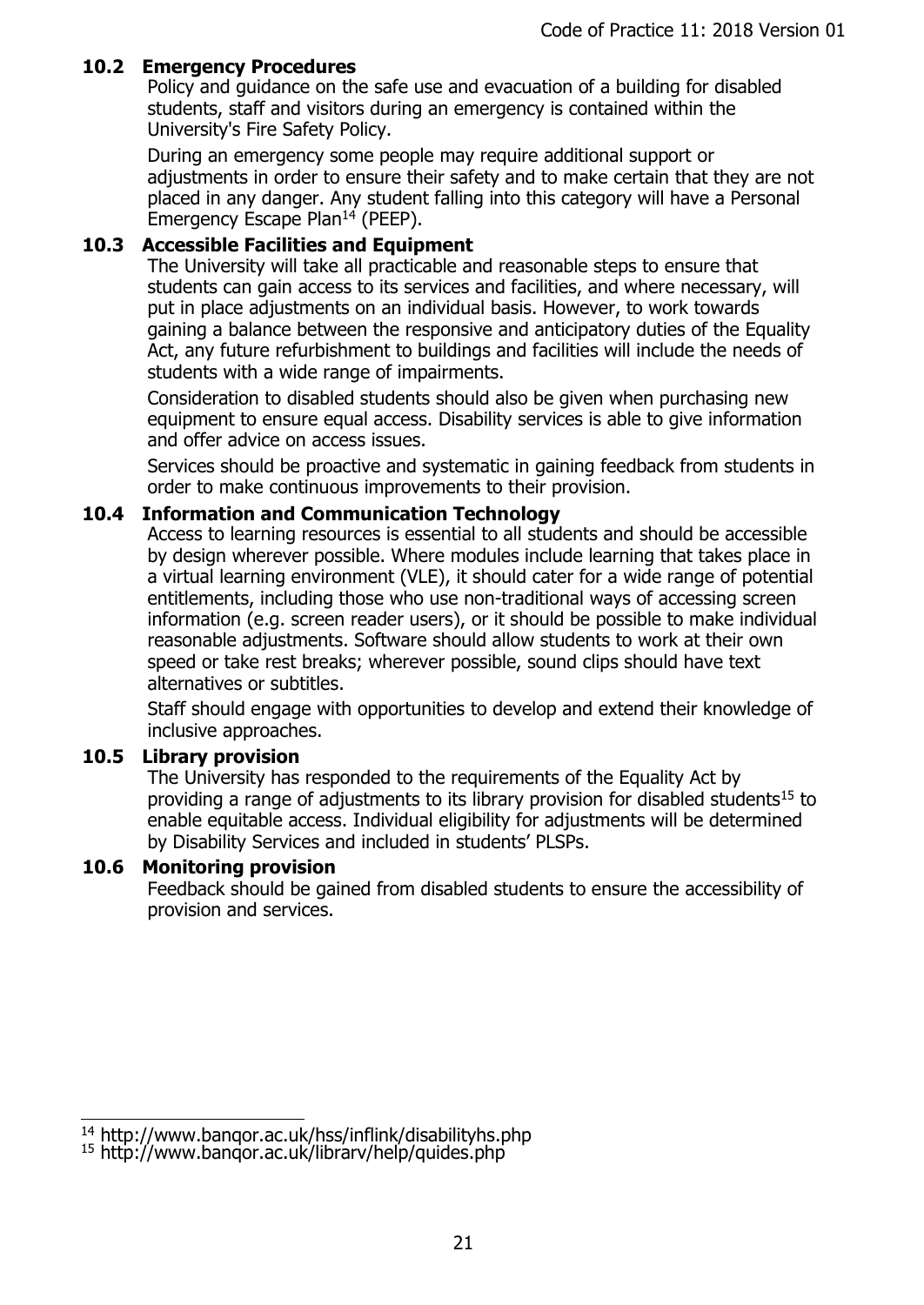# <span id="page-21-0"></span>**11 STAFF DEVELOPMENT OPPORTUNITIES**

In order for staff to fulfil their obligations fully, they need to know and understand the barriers to learning faced by disabled students. Information on workshops and resources can be found in the Disability Services' and Centre for Enhancement of Learning and Teaching (CELT) webpages:

[https://www.bangor.ac.uk/studentservices/disability/info\\_staff.php](https://www.bangor.ac.uk/studentservices/disability/info_staff.php) <https://www.bangor.ac.uk/celt/index.php>

In addition, the University has a statutory duty to ensure all staff are aware of their responsibilities with regard to the provisions made in the Equality Act. A range of training opportunities and support materials are available at:

<https://www.bangor.ac.uk/humanresources/staffdevelopment/index.php.en> Staff should seek expert advice as necessary and avail themselves of the development opportunities provided by the University.

# <span id="page-21-1"></span>**12 COLLABORATIVE PROVISION**

 $\overline{a}$ 

Where learning and teaching is delivered through a collaborative arrangement, the responsibilities of each of the partners are defined in the agreement between Bangor University and the Partner to ensure clarity for provision of specialist disability support. See Code of Practice on Collaborative Provision<sup>16</sup>.

# <span id="page-21-2"></span>**13 PROGRAMME DESIGN, VALIDATION AND REVIEW**

This section should be read in conjunction with Bangor University's Code of Practice for Programme Approval, Monitoring and Review<sup>17</sup>.

**13.1** Inclusion is an ongoing process of institutional enhancement of the student experience. Inclusive learning, teaching and assessment practices benefit all students, and should be considered at all stages of programme design, development and review in order to prevent the need for retrospective adjustments. Information on inclusive approaches and strategies to remove barriers is available at:

[https://www.bangor.ac.uk/studentservices/disability/info\\_staff.php;](https://www.bangor.ac.uk/studentservices/disability/info_staff.php) Disability

Services can provide information and advice as necessary.

**13.2** New modules/programmes of study and review processes should give consideration to the needs of students with a wide range of impairments. The wording of learning outcomes<sup>18</sup> is central to the inclusive curriculum; they must capture the intended learning accurately and with clarity, and should not, in the way they are written, present any unintentional barriers to disabled students.

<sup>16</sup> https://www.bangor.ac.uk/regulations/codes/documents/BUCode12-v201801.pdf

<sup>17</sup> https://www.bangor.ac.uk/regulations/codes/documents/BUCode08-v201801.pdf

<sup>18</sup> https://www.bangor.ac.uk/ar/main/course/documents/GuidelinestoLearningOutcomes.pdf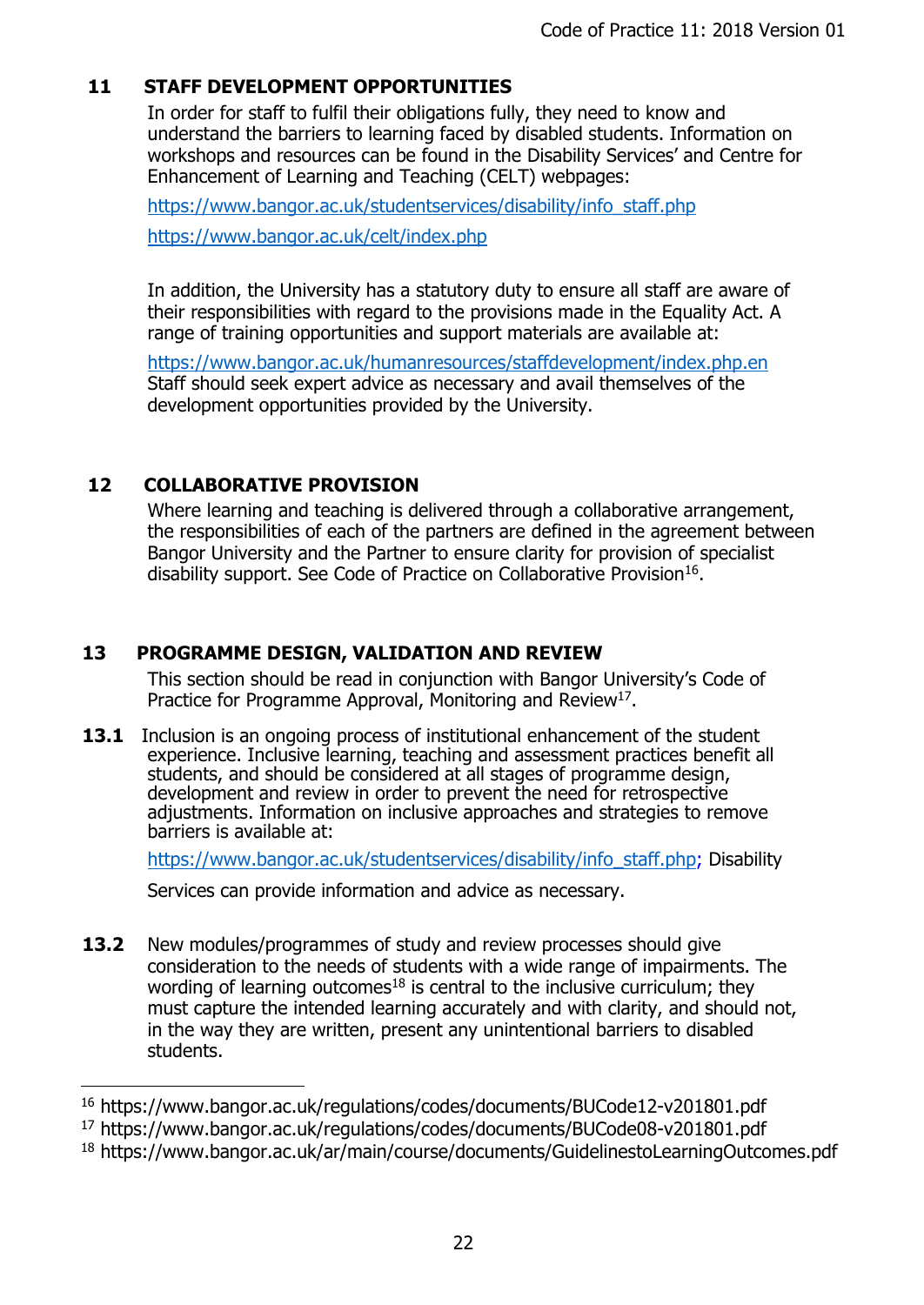- **13.3** There is usually more than one way of demonstrating learning outcomes or the attainment of a competence standard, and if necessary this will provide opportunities for disabled students to show, albeit in a different way, that they have attained the same standard as their peers (see 15.3).
- **13.4** Disability-related barriers which emerge through monitoring should inform programme / module modifications as part of review and revalidation. Information about the experience of disabled students should be used by schools when presenting programmes and modules for validation and revalidation.
- **13.5** Validation and review processes should incorporate an evaluation of the programme aims, learning outcomes and assessment strategies on equality grounds. Schools should determine the extent to which a course is inclusive of disabled students and ensure potentially discriminatory practice is identified and eliminated. The impact and accessibility of the teaching and learning environment, including distance learning, fieldwork and placements, should be considered as part of this process. Any outcomes of the impact assessment should be followed up and appropriate revisions made to the programme design.

# <span id="page-22-0"></span>**14 INCLUSIVE LEARNING & TEACHING**

# **14.1 Policy**

 $\overline{a}$ 

Learning and teaching activities and associated resources should provide every student with an equal and effective opportunity to achieve the intended learning outcomes. A flexible and inclusive approach to learning and teaching enables and empowers students who engage appropriately to fulfil their individual potential, minimising the need for individual adjustments $19$ .

# **14.2 Awareness of students' entitlements**

Module organisers should ensure they are familiar with the learning requirements of all their students and are obliged to identify if they have students who require individual reasonable adjustments. This information is viewable in the modules and assessments system, under the PLSP tab: https://apps.bangor.ac.uk/modules assessments/

# **14.3 Inclusive approach**

Teaching staff should always assume that they may have disabled students on their course. To ensure **all** students are included, simple adjustments to teaching practice in lectures, seminars and classes can be put in place, including:

- Reading lists are focused, up-to-date, and available in advance of modules starting to ensure students can obtain texts in braille, electronic format or audio.
- Making teaching materials accessible on BlackBoard; handouts and copies of slides provided in advance, wherever possible.
- A variety of presentation methods used.

<sup>19</sup> [https://www.gov.uk/government/publications/inclusive-teaching-and-learning-in-higher](https://www.gov.uk/government/publications/inclusive-teaching-and-learning-in-higher-education)[education](https://www.gov.uk/government/publications/inclusive-teaching-and-learning-in-higher-education)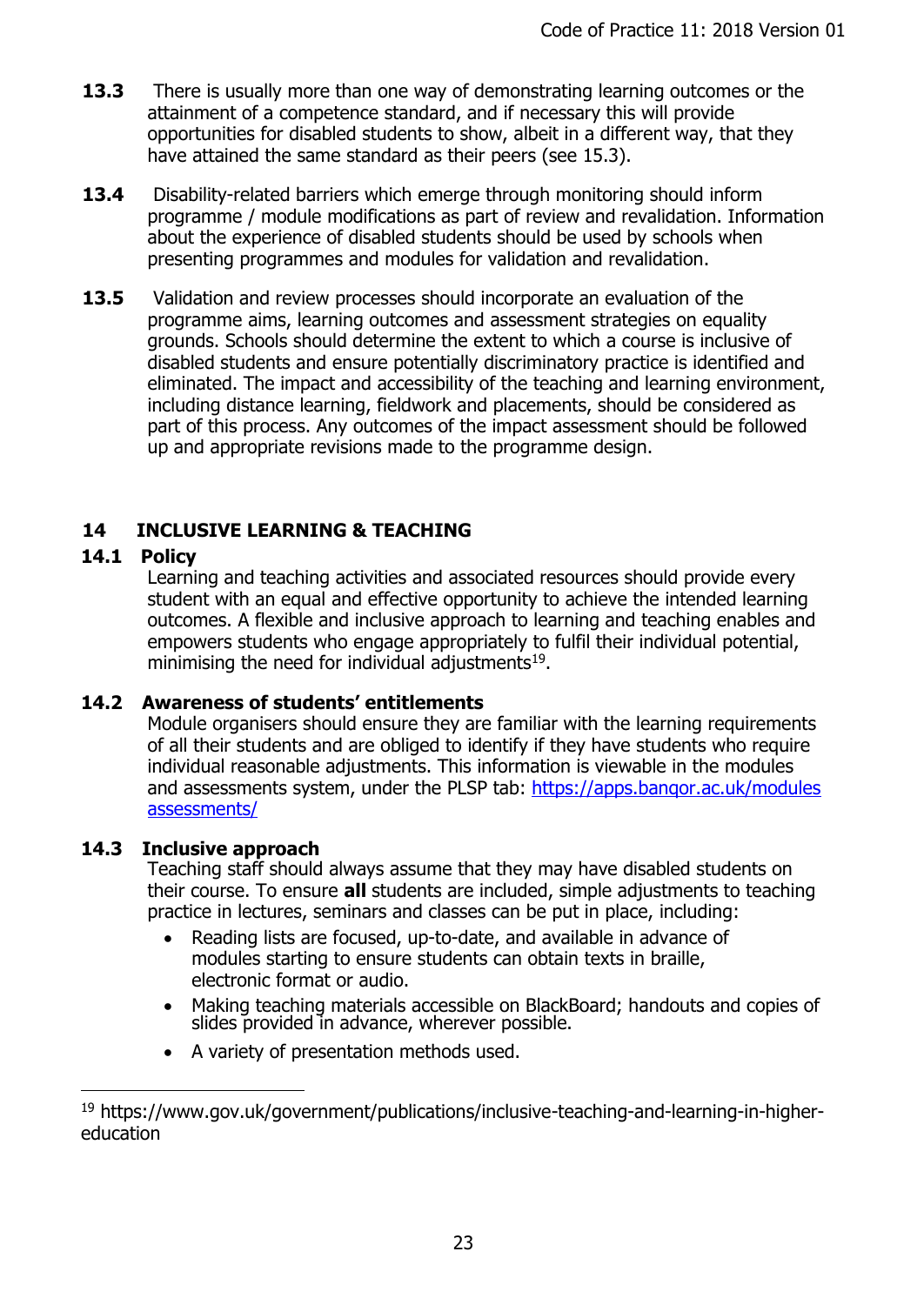- Where appropriate, presenting complex information in an accessible format, for example summarised through bullet points.
- Visual material verbalised to support those who are unable to see detail at a distance.
- Microphones / neckloops used, and the practice of repeating questions raised in the audience implemented, to support those who are hard of hearing and to ensure that everyone can benefit from the question and answer.
- Allowing or facilitating the recording of teaching.
- Recognition that some students will use assistive technology or support workers.
- Awareness of the needs of lip readers and, wherever possible, facing the front when speaking (including when using slides or writing on a board). Making sure that all presentation areas are suitably lit, e.g., avoiding back or side lighting from windows.
- Making sure that instructions are given both verbally and visually.
- Using a range of assessment methods.

These examples constitute good teaching practice for the benefit of all students. Further information on inclusive approaches can be found at: <http://www.banqor.ac.uk/studentservices/disabilitv/info> staff.php.en

### **14.4 Practical sessions**

PLSPs will outline specific adjustments that may need to be made on an individual basis and for some students an individual risk assessment (see below) or individual induction may be required. Where a student has a support worker to assist in practical tasks, an action plan will be drawn up by disability services to ensure the boundaries of the role are adhered to and that the support is commensurate with learning outcomes.

### **14.5 Risk assessments**

Where health and safety issues are raised, a full risk assessment should be carried out. This will necessitate a full exploration of reasonable adjustments undertaken in conjunction with the student and Disability Services. All factors must be articulated to the student in a timely fashion. Full documentation in keeping with data protection legislation must be recorded.

# **14.6 Inclusive Field Trip Design**

### **14.6.1 Approaches to inclusion**

Universal design should underpin the design of fieldwork activities, factoring in accessibility at the design stage. In most cases, the anticipatory duty obviates justification of inaccessible arrangements, including transport, residential and catering requirements. Arrangements should be made so that transportation is accessible and that disabled students are able to take support workers, assistance dogs or assistive technology where necessary.

Consideration should be given to the barriers that venues and certain activities may pose for some disabled students. Accessible venues / locations should be identified; an exception is where there is no reasonable alternative location / facility in order to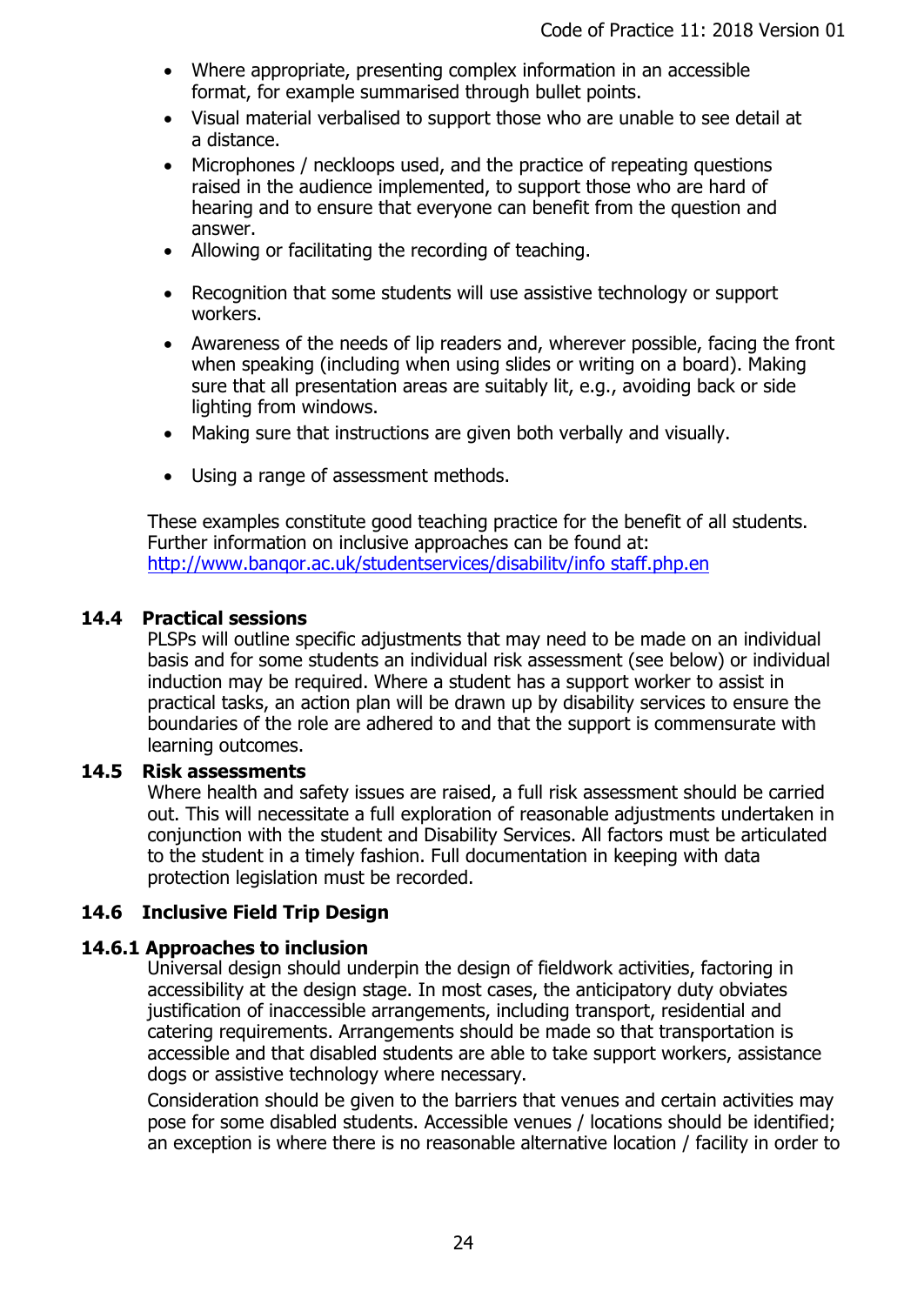achieve the core learning outcomes of the module, for example, a specific geological site.

Fieldwork organisers should liaise with disabled students and Disability Services to identify adjustments or any individual requirements. A student's PLSP will indicate where this is necessary for students known to Disability Services.

Wherever possible, disabled students should have access to the same fieldwork as their non-disabled peers. Where this is not possible, alternative fieldwork should be sought on an individual basis in consultation with the particular student and Disability Services.

In exceptional circumstances, where accessible fieldwork is not possible, alternative experiences should be provided for disabled students where comparable opportunities are available which satisfy the learning outcomes, e.g. virtual field trips.

### **14.6.2 Reasonable adjustments**

All students should be given a further opportunity to request reasonable adjustments prior to each field trip (see Section 7).

### **14.6.3 Monitoring**

The fieldwork organiser should gain feedback from disabled students on the accessibility of field trips and identify any improvements to access that could be made in order to make continuous improvements to the inclusivity of the module.

# **14.7 Placements**

 $\overline{a}$ 

To be read in conjunction with the Procedure for Placement Learning<sup>20</sup>.

### **14.7.1 Legislation**

In some cases, students may have a contract of employment during the placement. In these cases, their employers will also have legal responsibilities towards them under the employment sections of the Equality Act 2010.

Where placements, including international placements, are a formal requirement or standard component of the programme, schools should consider ways of ensuring that specified learning opportunities are available to disabled students by:

- Seeking placements in accessible contexts.
- Providing specialist guidance on international placements.
- Working with placement providers and, where necessary the university's disability services, to ensure accessibility.
- Providing support before, during and after placements that takes account of the needs of any disabled student, including transport needs.

### **14.7.2 Complaints, harassment and discrimination procedures** Complaints procedures should make clear who students can contact if problems arise. As complaints processes can be slow, it is important that university placement staff are also able to respond quickly and appropriately to solve problems to ensure that students' learning experiences are not interrupted.

<sup>20</sup> https://www.bangor.ac.uk/regulations/codes/code07.php.en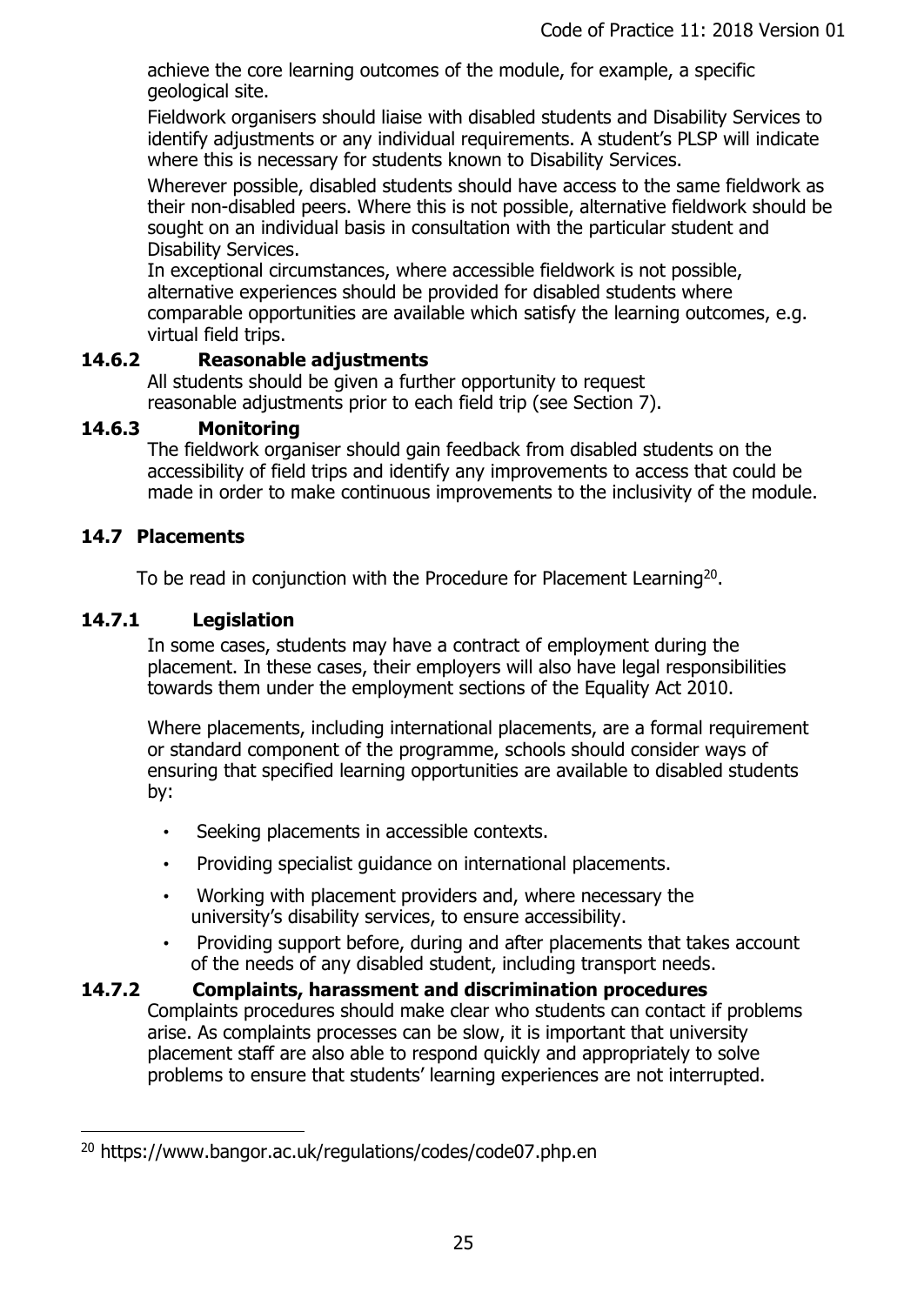It may be necessary to have procedures for terminating unsatisfactory placements where difficulties cannot be resolved. In such cases, students will need to be transferred to more suitable placements so that their learning is not compromised.

# **14.7.3 Identifying students' placement requirements**

University placement staff should discuss with students their particular placement requirements and where necessary liaise with disability services. It may be necessary for a student to have a Placement Learning Support Plan drawn up by Disability Services.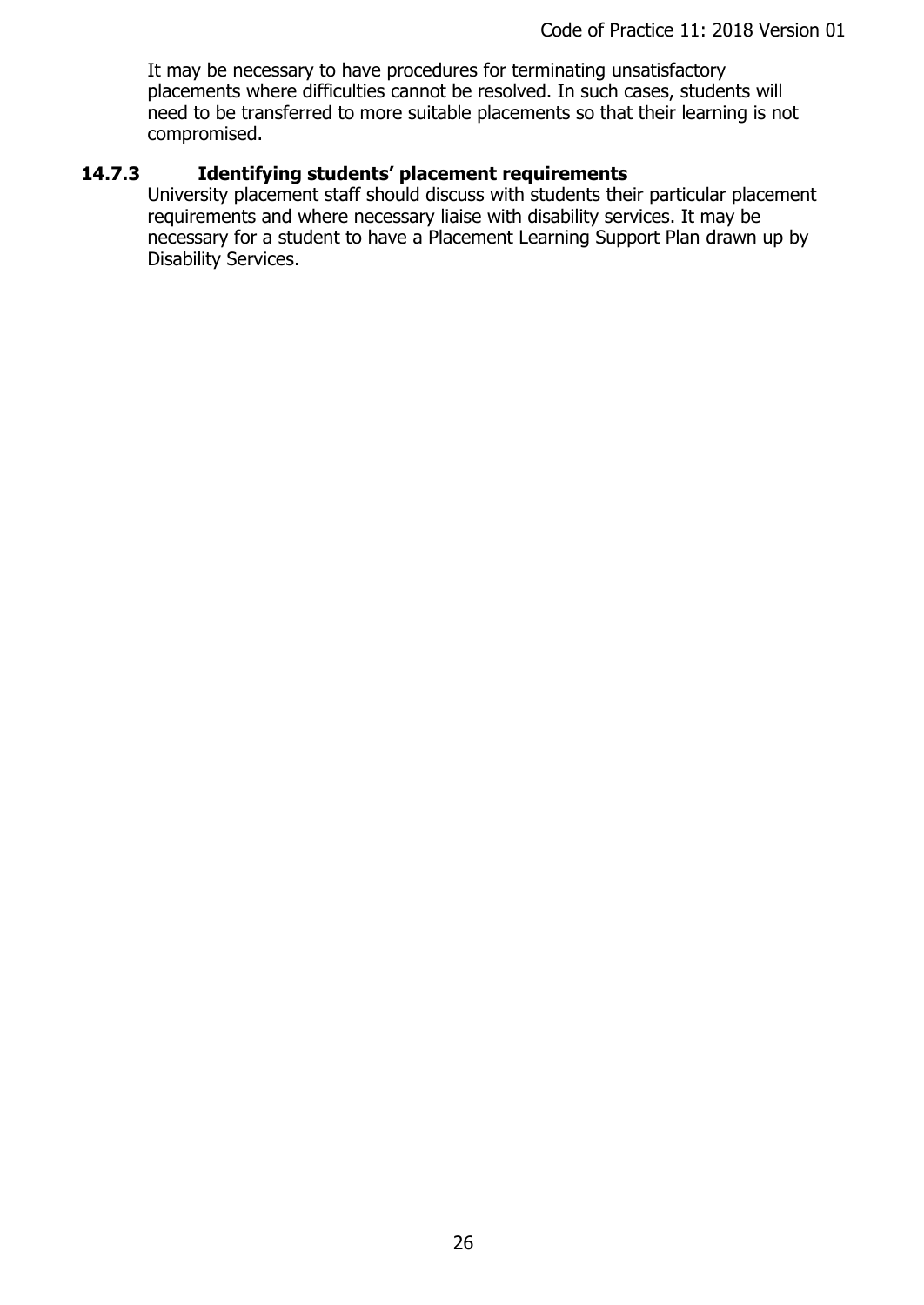### **14.7.4 Finding an appropriate placement**

Placements may take longer to set up for disabled students and the matching process may be more complex.

Where students are themselves responsible for aspects of the arrangements, it is helpful to make information on placement opportunities available at an early stage so they can make their choice of placement and begin preparations. Students may also need extra support in approaching employers, making appropriate applications, requesting individual reasonable adjustments, interview coaching and being encouraged to raise concerns in respect of access.

Employers are not under any obligation to take students and placement organisers may need to play a more active role in securing appropriate placements for disabled students.

In some cases, it will be appropriate for university placement staff to visit the placement to check accessibility and consider any appropriate adjustments for individual students. Any health or disability-based limitations should also be considered. Disability Services can offer advice and guidance.

# **14.7.5 Sharing impairment-related information**

Placement forms should encourage students to come forward for reasonable adjustments. Whilst some students may be happy to share information with the University, they may be reluctant for the information to be shared with the placement provider. University placement staff may need to offer students the opportunity to talk through the sensitive issues that sharing such information raises and may need to explain to students their responsibility to share any relevant information on an application form.

Not all information about a student's impairment may be relevant to the placement and only certain members of staff at the placement may need to be passed information on a need-to-know basis and in line with University policy (see Section 7). However, at times, the implications of disability may impact upon the placement, and the University may therefore be obliged to ensure that information is passed on. Where students will be working with children or other vulnerable groups, or with chemicals or dangerous equipment, for example, there could be health and safety considerations. In such circumstances a **full risk assessment** (see 14.5) must be undertaken, giving consideration to reasonable adjustments.

### **14.8 Review of Adjustments and Practice**

Responsibility for making the curriculum accessible will fall largely upon academic staff. To ensure adjustments are successful and give full access to disabled students, all students should be given the opportunity to review their experiences and give feedback and advice on how improvements can be made.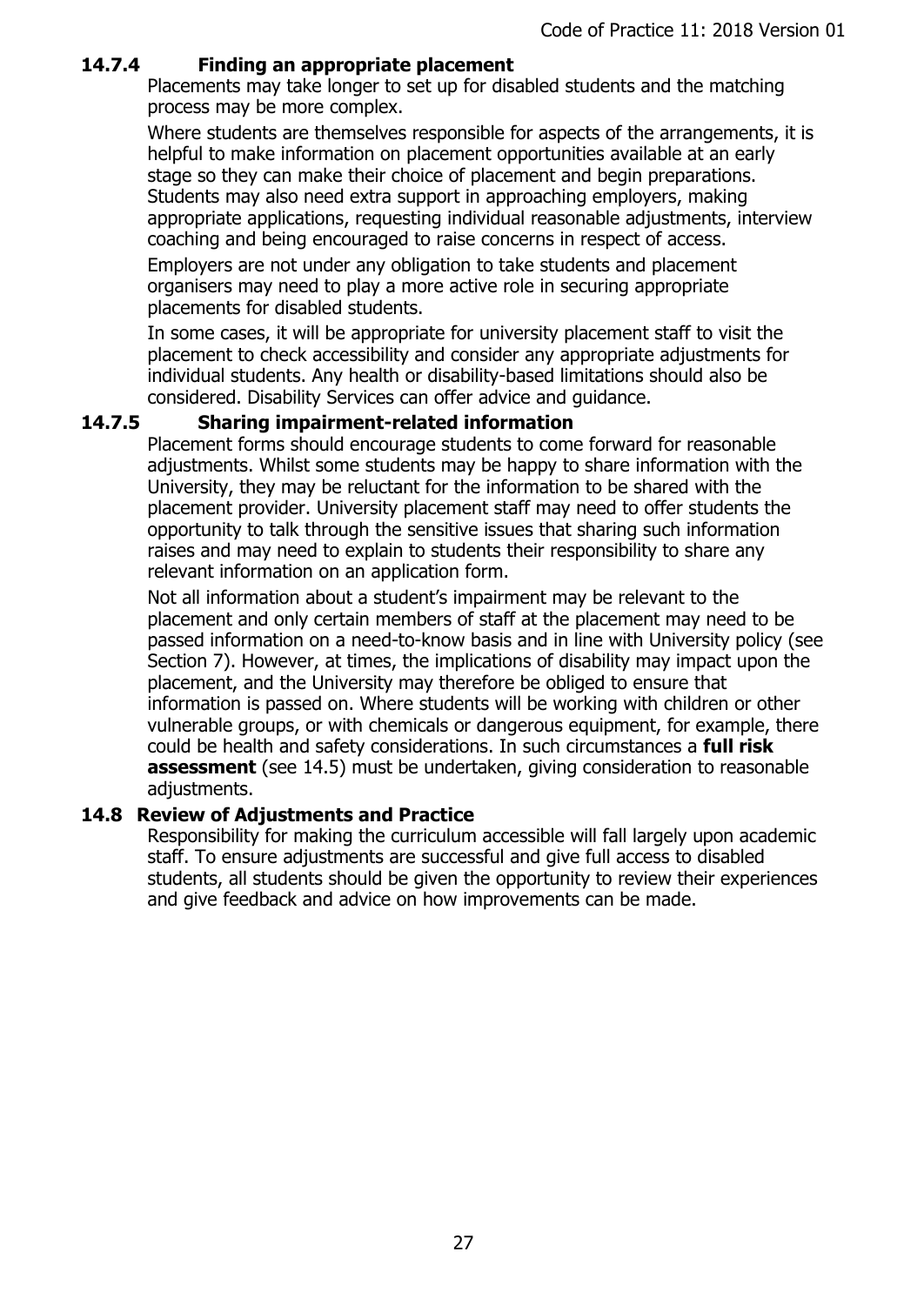# <span id="page-27-0"></span>**15 INCLUSIVE ASSESSMENT PRACTICE**

This section should be read in conjunction with Bangor University's Regulations for Taught Programmes<sup>21</sup>.

# **15.1 Demonstration of assessed learning outcomes**

Assessment and examination practice and procedure should enable all students to demonstrate fairly their acquisition of learning outcomes.

The same academic standards will be applied to all, regardless of disability. Wherever possible, disabled students will undertake the same assessment as others undertaking the same module.

### **15.2 Inclusive assessment design**

The curriculum should be designed to proactively consider accessibility for disabled students in the design and conduct of the assessment. A variety of assessment methods will provide disabled students with the opportunity to demonstrate their learning on a par with their non-disabled peers and will often mitigate theneed to make reasonable adjustments on an individual basis. Module organisers are encouraged to liaise with Disability Services at the design stage.

Inclusive design will enable disabled students to undertake the same assessment as others undertaking the same module.

### **15.3 Alternative assessment methods**

However, where a certain form of assessment is inaccessible to an individual disabled student, despite additional arrangements such as extra time, a reasonable adjustment will be to allow a student an alternative assessment method that is consistent with learning outcomes. Any alternative assessment method must be of the same standard, demonstrate the same learning outcome[s], and present a comparable level of challenge. Discussions should take place between the school's Disability Tutor and / or the Module Organiser, Disability Services and the student. Major changes in the form of assessment should be referred to the Pro Vice-Chancellor (Education and Student Experience).

# **15.4 Individual reasonable adjustments**

Disability Services will liaise with schools to ensure that individual adjustments to the assessment, including where relevant: assignments; oral presentations; placements; laboratory practicals; fieldwork; examinations; etc. are reasonable and provide disabled students with the same opportunity as their peers to demonstrate achievement of learning outcomes within the context of maintenance of academic standards (see 3.26).

Assessment arrangements for individual students are dependent upon the student registering with Disability Services and producing appropriate documentary evidence (Section 8).

# **15.5 Deaf students**

 $\overline{a}$ 

Deaf students may require the modification of exam / assignment papers into plain English, i.e. the carrier language of the assignment title will be adjusted to ensure the student has understood the task in hand, without altering the meaning of the question. This will be indicated in the student's Personal Learning Support Plan.

 $21$  https://www.bangor.ac.uk/regulations/regulations/reg01.php.en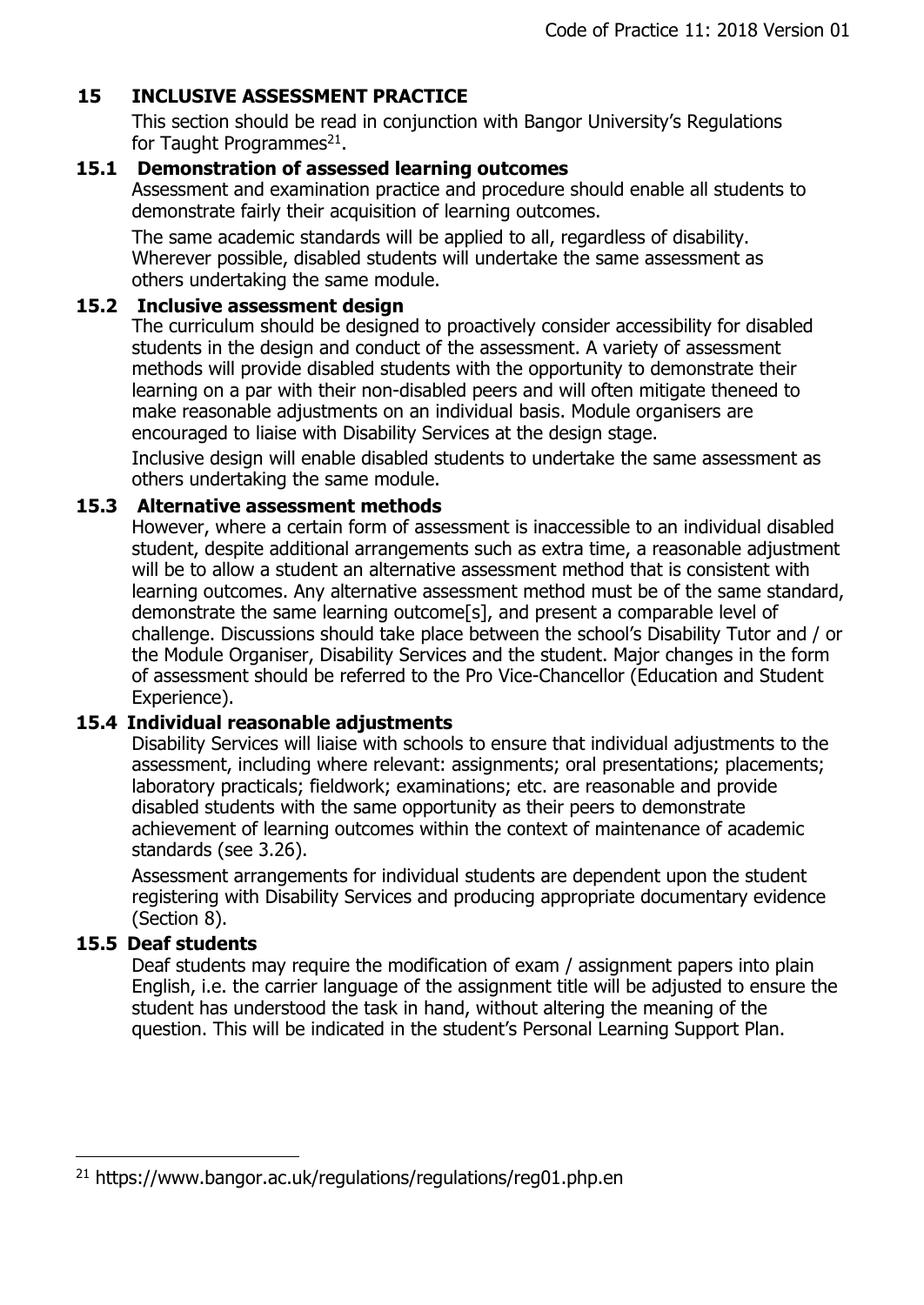### **15.6 Additional time for submission of assignments**

In general, the recommended reasonable adjustments in disabled students' PLSPs (Section 8) will enable students to meet deadlines for submission of work. Additional time for the submission of assignments is not normally advocated unless there are extenuating circumstances. However, on an individual basis, where learning outcomes allow and where it would not compound the situation, a flexible approach to deadlines may be required for disability-related reasons, for example where a student has a variable condition. Where it is deemed to be a reasonable adjustment, this adjustment will be identified in the student's PLSP.

### **15.7 Administration of examination arrangements**

The Examinations and Graduation Officer (or nominee) is responsible for the overall approval and administration of reasonable adjustments to examinations. Within the School of Healthcare Sciences, the administration of reasonable adjustments is the responsibility of Course Directors with responsibility for examinations and assessments.

#### **15.8 Re-sit examinations**

Resit examinations should allow students to demonstrate fairly their acquisition of learning outcomes using recommended reasonable adjustments.

#### **15.9 Temporary injury / illness and documentary evidence**

Students who have a temporary injury / illness requiring adjustments must liaise with Disability Services at the earliest opportunity. This will ensure that additional arrangements are identified for examinations or in-class assessments, or both; and that the provision of advice and support is as consistent as possible and is coordinated within University systems. They will determine what kind of documentary evidence is required as well as necessary arrangements should the student's condition persists over the longer term.

### **15.10 Implementing reasonable adjustments in examinations**

Students requiring reasonable adjustments for examinations (for example, extra time, computer facilities, scribe, etc.) must register / book in as soon as possible after the publication of the examination. This ensures that reasonable adjustments are appropriate to the assessment method of each module. For example, a student with handwriting difficulties may require a scribe for essay-style answers, but not for multiple choice question papers. The procedure can be found at: https://www.bangor.ac.uk/studentservices/disability/exams.php.en

### **15.11 Invigilators**

All students requiring adjustments which could disrupt other students will sit their examinations in the Early Start room, the Exam Support room, Computer Room 1, the student's school or another agreed location. An extra room will require another invigilator.

It will be the responsibility of the invigilator to ensure that examinations are conducted in accordance with agreed reasonable adjustments, and that as far as possible in other respects the usual rules for the conduct of examinations are observed.

Invigilators may need to provide oral information in writing for some disabled students (for example, those students who are deaf or hard of hearing).

### **15.12 Support Workers in Examinations**

Recommendations for a scribe, reader or other support worker assistance will be included in the student's PLSP and must be commensurate with learning outcomes.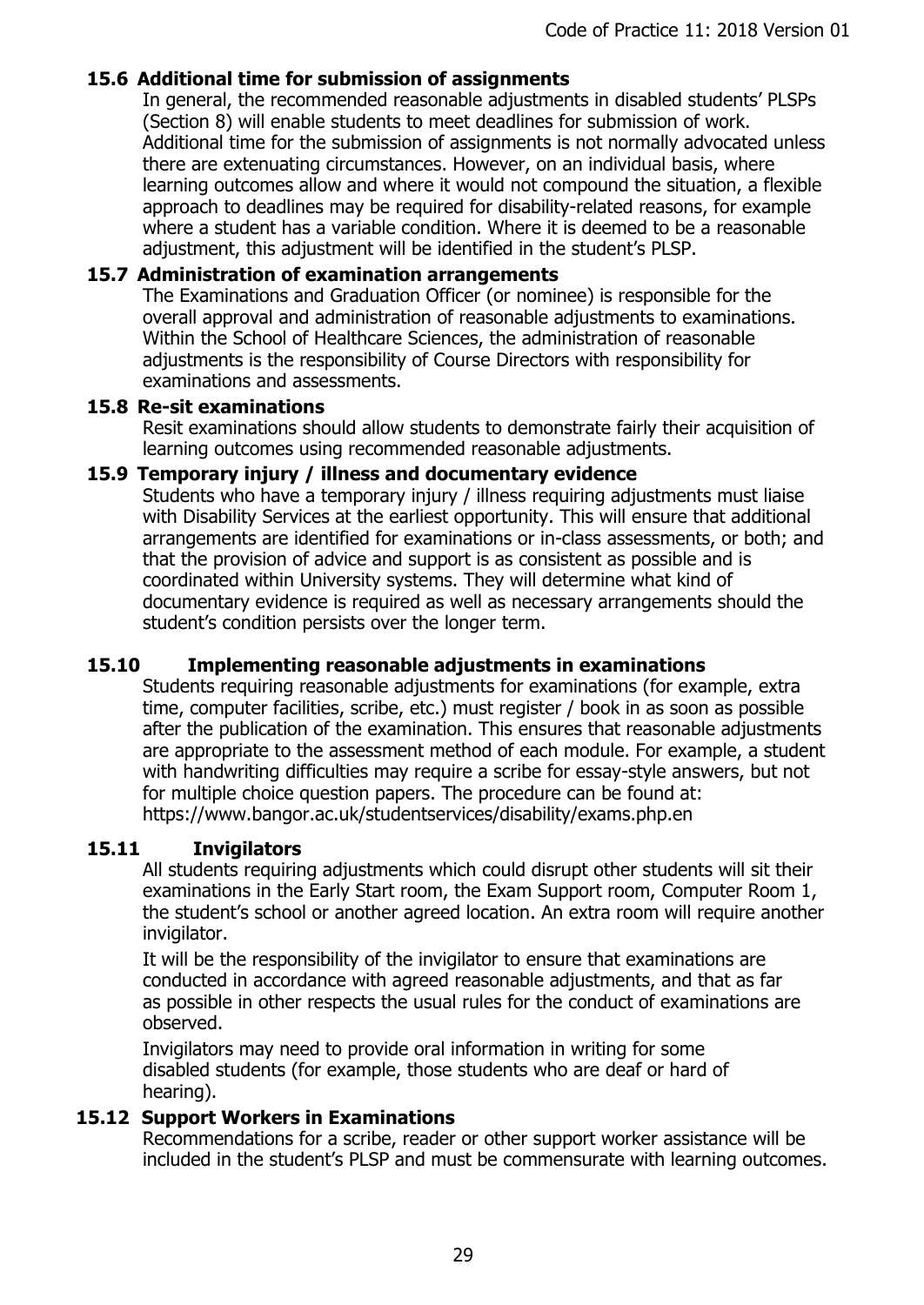The use of a support worker should neither give a candidate an unfair advantage nor should it disadvantage the candidate.

Support workers must undergo a briefing session and be provided with a job description and relevant quidelines<sup>22</sup>, which must be adhered to.

When using a scribe or reader for the first time, students should be given the opportunity to have a practice session beforehand.

Where a scribe is used, a slip should be attached to the exam script to indicate this to markers.

### **15.13 Use of Assistive Technology in Examinations**

Specific equipment may need to be available to disabled students in an examination. Such arrangements can include the use of personal computers and word processors, voice activated software, braille displays, braille note-takers, screen magnification programmes and screen readers. Appropriate adjustments will be included in the student's PLSP.

For those students where it is a reasonable adjustment to use a word processor in examinations, the University considers the use of spell-checking and cut-and-paste facilities to be generally reasonable. Concept mapping and software for students with specific learning differences should also be available as a matter of course. In some cases, however, learning outcomes may invalidate the use of such facilities, rendering the adjustment in such instances unreasonable.

Computers should be disabled from the network. Any removable devices to be used will need to be checked to be free from any material which the student could use.

### **15.14 Use of support workers in assessed practicals**

Recommendations for support worker assistance will be included in the student's PLSP and must be commensurate with learning outcomes. The Disability Service is responsible for allocating a support worker to the student and drawing up an action plan to ensure clarity of responsibilities.

The support worker must be able to ensure the safety of the student, carry out instructions accurately and should have a working knowledge of the subject concerned. Responsibility for health and safety training, if relevant, lies with the school or module organiser.

Factual help must not be given to the student or suggestions offered by the support worker. Instructions must be carried out exactly as they are given by the student unless to do so would cause a hazard. If the support worker does not understand the student's instructions, clarification may be requested but this must not lead the student in any way or attempt to interpret the student's wishes.

The student should have adequate practice in the use of a practical assistant prior to the assessment.

 $\overline{a}$ 

<sup>22</sup> https://www.bangor.ac.uk/studentservices/disability/publications.php.en